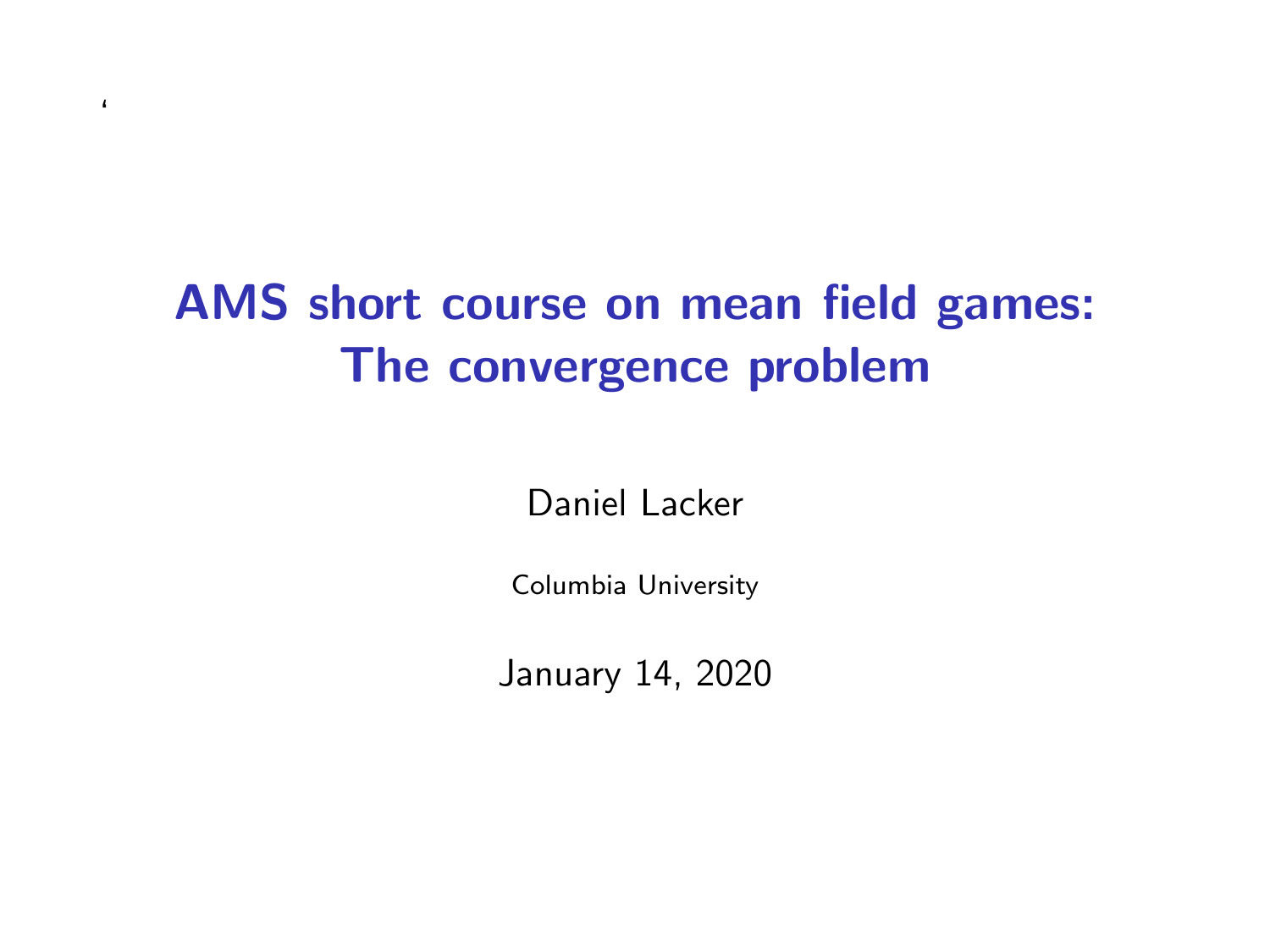# **Outline**

- $\blacktriangleright$  The convergence problem: basic questions
- $\blacktriangleright$  An example (linear-quadratic)
- $\triangleright$  Warmup: Interacting diffusion processes
- $\blacktriangleright$  Compactness approach to the convergence problem
- $\triangleright$  Master equation approach to the convergence problem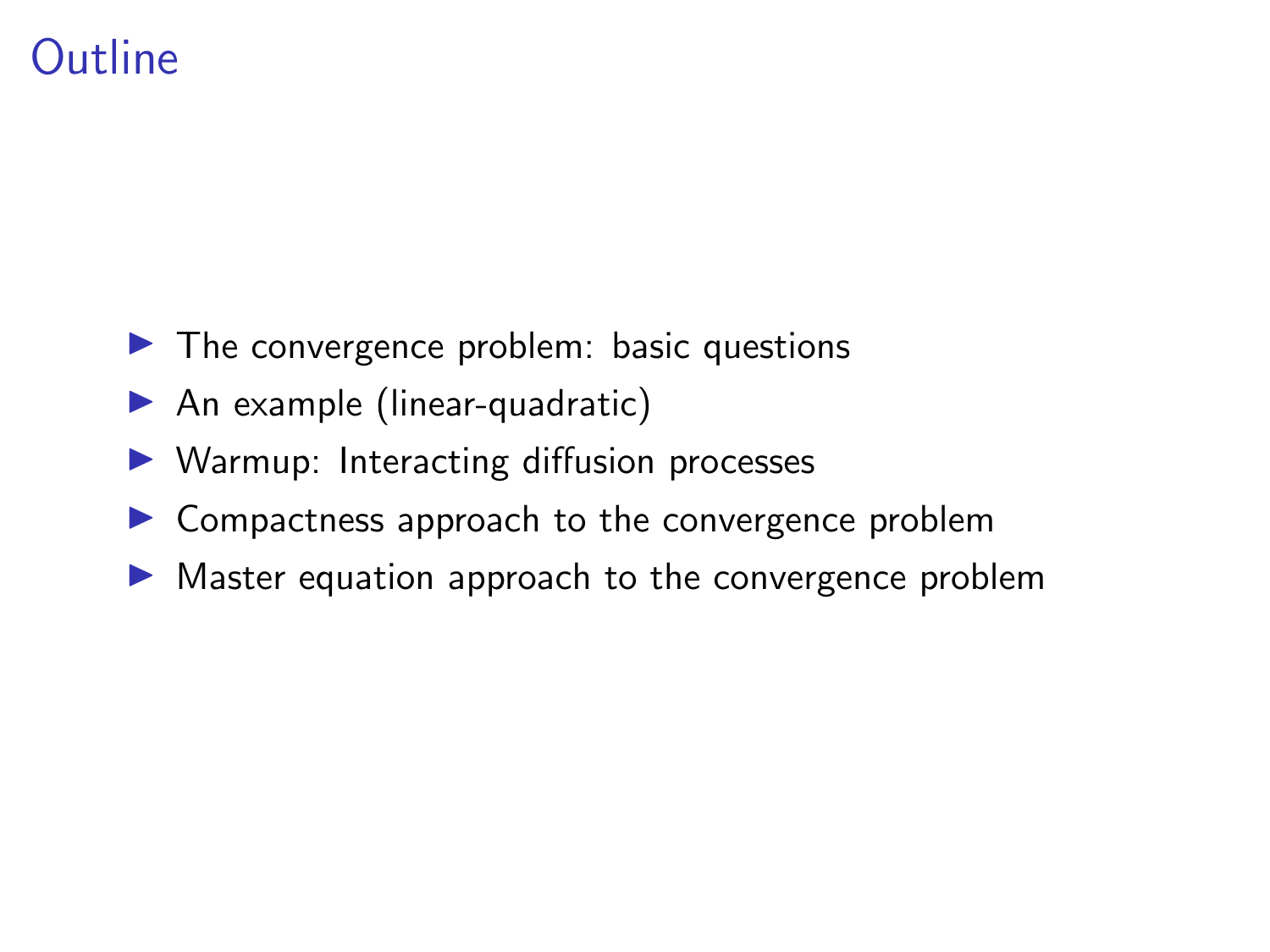### n-player games

Agents  $i = 1, \ldots, n$  have state process dynamics

$$
dX_t^i = \alpha_t^i dt + dW_t^i,
$$

with  $W^1,\ldots,W^n$  independent Brownian,  $(X_0^1,\ldots,X_0^n)$  i.i.d. Agent  $i$  chooses  $\alpha^i$  to maximize

$$
J_i^n(\alpha^1,\ldots,\alpha^n) = \mathbb{E}\left[\int_0^T f(X_t^i,\mu_t^n,\alpha_t^i)dt + g(X_T^i,\mu_T^n)\right],
$$
  

$$
\mu_t^n = \frac{1}{n}\sum_{k=1}^n \delta_{X_t^k},
$$

Say  $(\alpha^1,\ldots,\alpha^n)$  form an <mark>Nash equilibrium</mark> if

$$
J_i^n(\alpha^1,\ldots,\alpha^n) \geq \sup_{\beta} J_i^n(\ldots,\alpha^{i-1},\beta,\alpha^{i+1},\ldots), \quad \forall i.
$$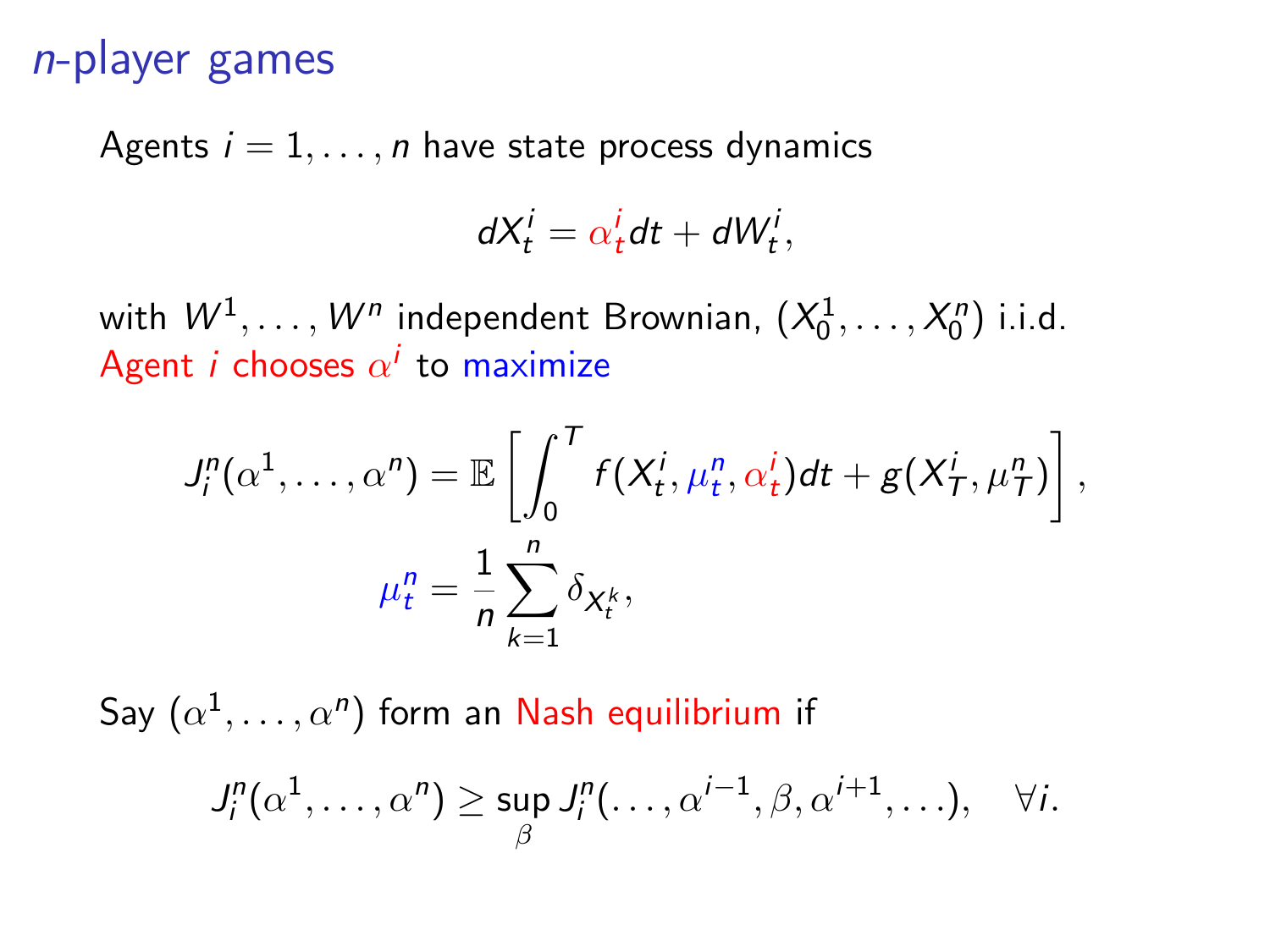### n-player games

Agents  $i = 1, \ldots, n$  have state process dynamics

$$
dX_t^i = \alpha_t^i dt + dW_t^i,
$$

with  $W^1,\ldots,W^n$  independent Brownian,  $(X_0^1,\ldots,X_0^n)$  i.i.d. Agent  $i$  chooses  $\alpha^i$  to maximize

$$
J_i^n(\alpha^1,\ldots,\alpha^n) = \mathbb{E}\left[\int_0^T f(X_t^i,\mu_t^n,\alpha_t^i)dt + g(X_T^i,\mu_T^n)\right],
$$
  

$$
\mu_t^n = \frac{1}{n}\sum_{k=1}^n \delta_{X_t^k},
$$

Say  $(\alpha^1,\ldots,\alpha^n)$  form an  $\epsilon\text{-Nash}$  equilibrium if

$$
J_i^n(\alpha^1,\ldots,\alpha^n) \geq \sup_{\beta} J_i^n(\ldots,\alpha^{i-1},\beta,\alpha^{i+1},\ldots)-\epsilon, \quad \forall i.
$$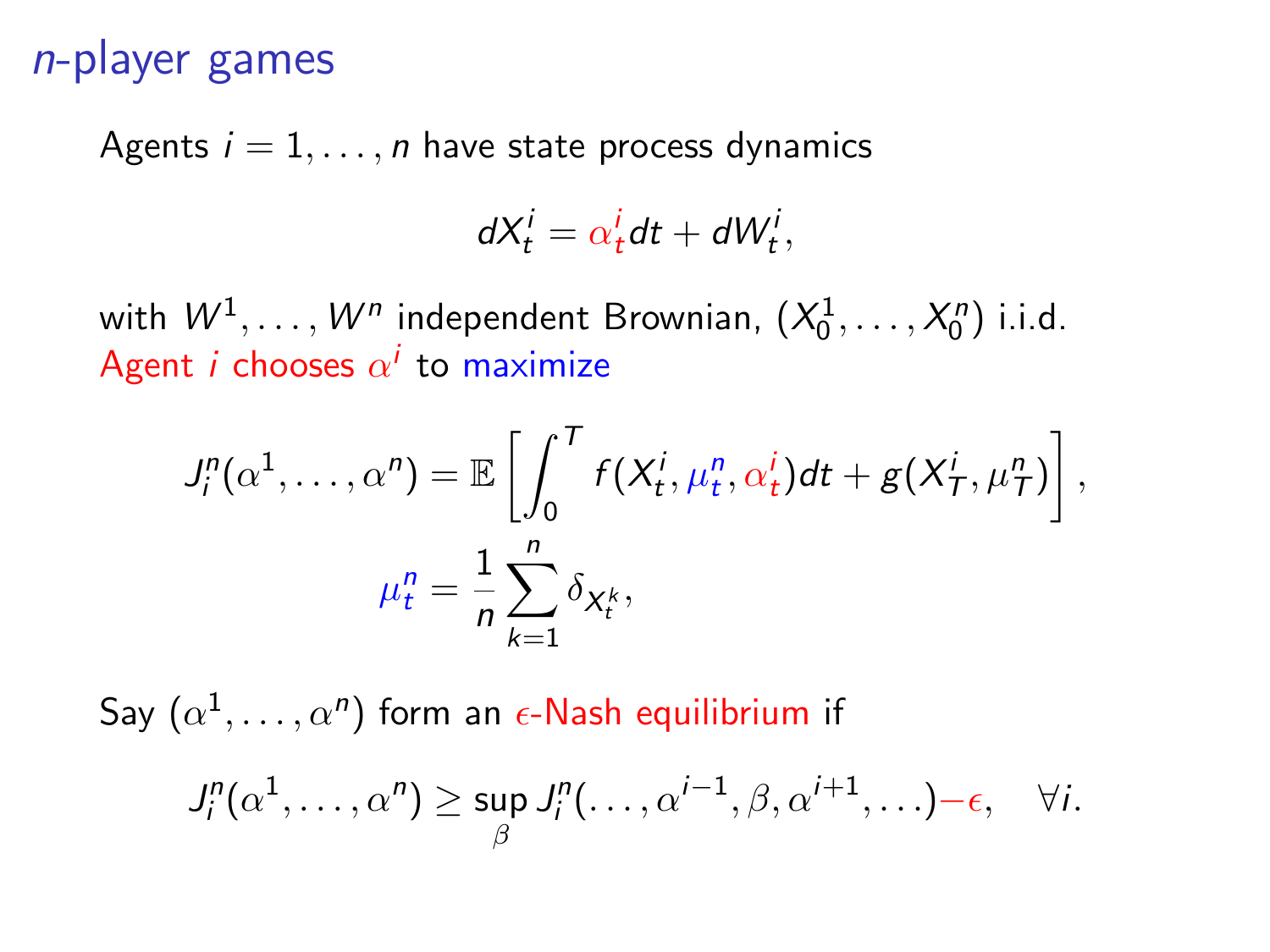# Standing assumptions

Assume  $f$  and  $g$  bounded  $\&$  continuous.

Controls take values in a compact convex set  $A \subset \mathbb{R}^d$ .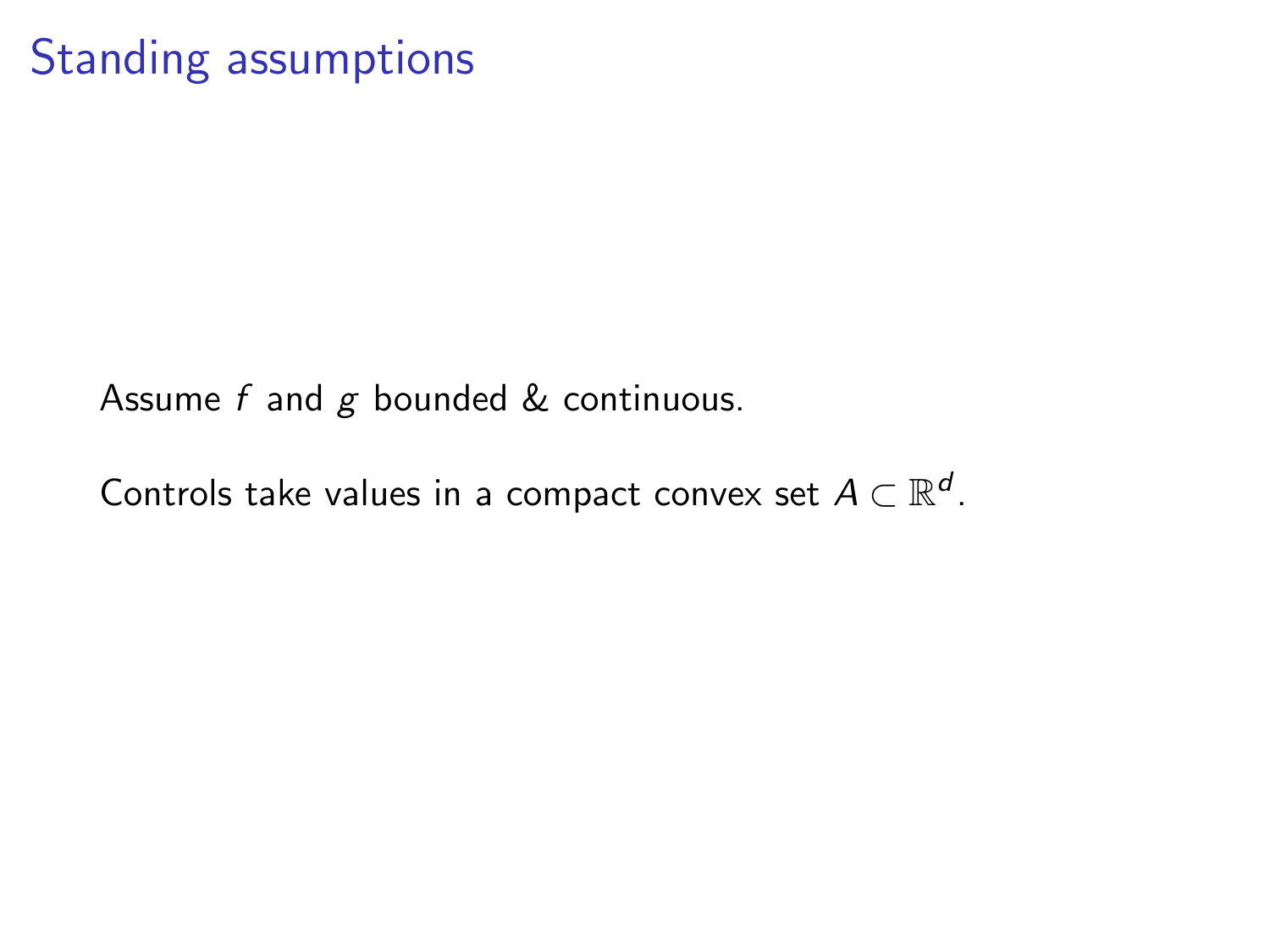# Equilibrium concepts

Two common choices of admissible control classes:

**Dpen loop**: Agent *i* chooses a process  $\alpha^{i}$ , adapted to the filtration generated by  $(W^1,\ldots,W^n)$ 

 $\triangleright$  Closed loop (Markovian): Agent *i* chooses a function

$$
\alpha^i = \alpha^i(t, X_t^1, \dots, X_t^n).
$$

(such that  $dX_t^i = \alpha^i(t, X_t^1, \ldots, X_t^n)dt + dW_t^i$  is well-posed)

#### These choices lead to distinct equilibria!

Even though a Markovian control induces an open loop control,

$$
\hat{\alpha}_t^i(\omega) := \alpha^i(t, X_t^1(\omega), \dots, X_t^n(\omega)).
$$

Open-loop equilibrium: players do not "react" to others' controls. cf. examples in Carmona-Fouque-Sun '13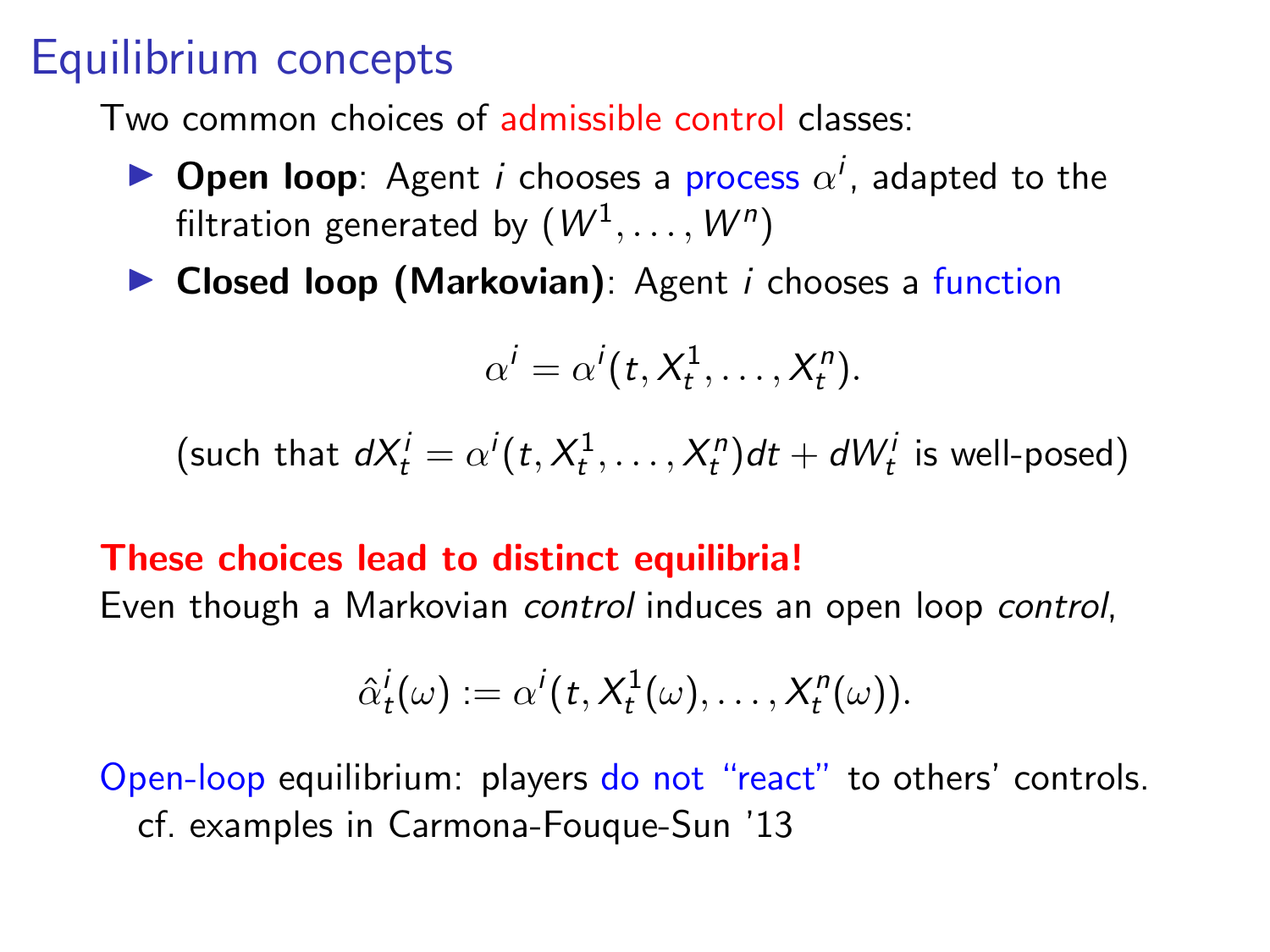# Connecting n-player games and MFGs

#### Question:

How do we rigorously connect the  $n$ -player games to their proposed  $n \to \infty$  limit, the mean field game (MFG)?

#### Idea  $#1$ : Construction of approximate equilibria

Suppose we can directly solve the candidate MFG, with associated equilibrium control  $\hat{\alpha}(t, x)$ . Let player *i* in *n*-player game use control  $\alpha_t^i = \hat{\alpha}(t, X_t^i)$ . Can often show this yields an  $\epsilon_n$ -Nash equilibrium, where  $\lim_{n \in \mathbb{N}} \epsilon_n = 0$ . (see R. Malhamé's talk)

Idea  $#2$ : Limits of true equilibria (the convergence problem) Suppose for each  $n$  we are given a Nash equilibrium for the *n*-player game. Can we identify a limit as  $n \to \infty$ , say of the empirical measure  $\mu^{n}$ ?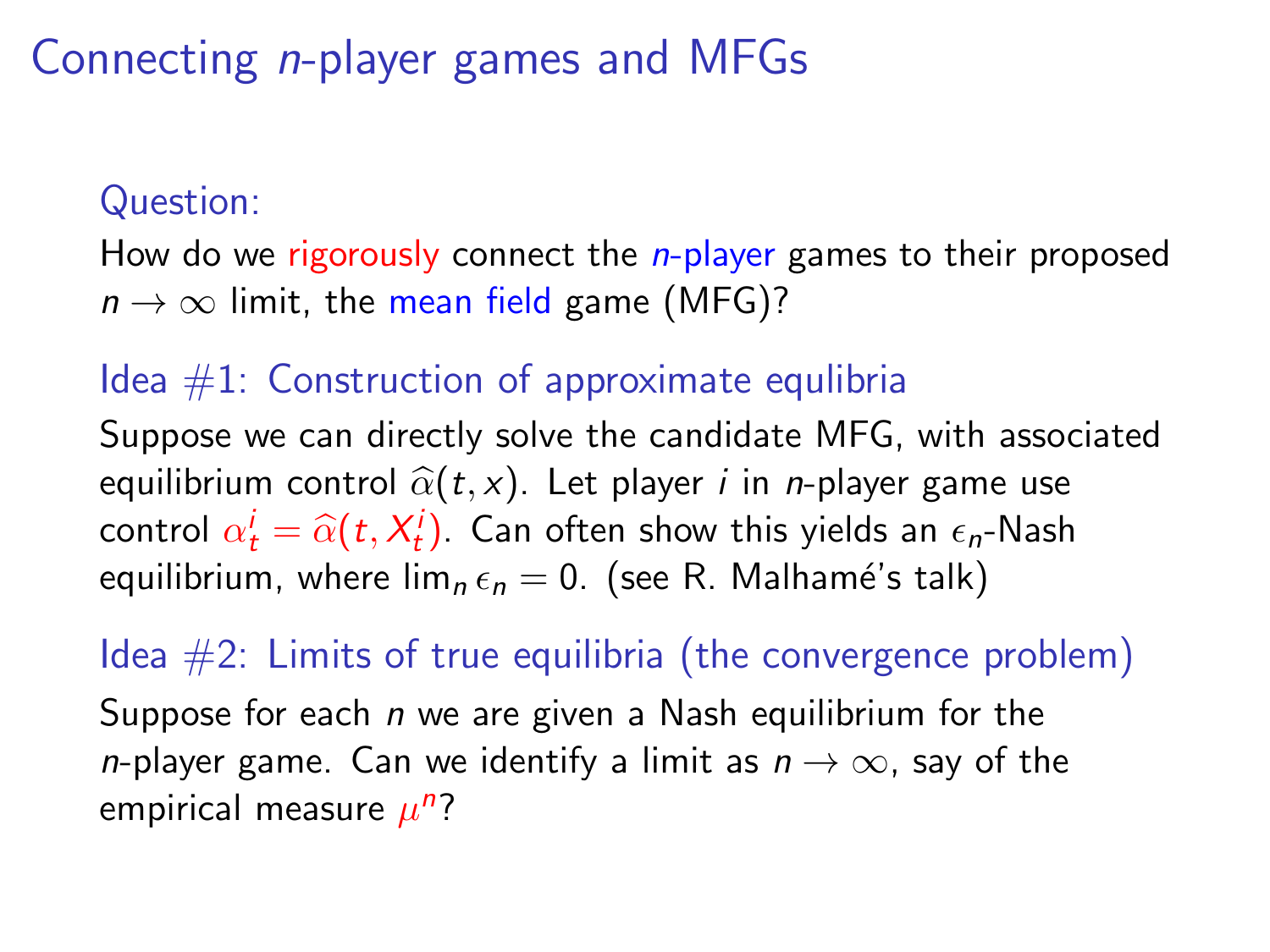Players  $i = 1, \ldots, n$  control

$$
dX_t^i = \alpha_t^i dt + dW_t^i, \quad X_0^i = 0.
$$

Goal of player i: minimize

$$
\mathbb{E}\left[\int_0^T |\alpha_t^i|^2 dt + \lambda |X_T^i - \overline{X}_T|^2\right], \quad \overline{X}_T = \frac{1}{n} \sum_{i=1}^n X_T^i, \quad \lambda > 0.
$$

Unique (closed-loop) Nash equilibrium:

$$
\alpha_t^i = c_t^n(\overline{X}_t - X_t^i), \quad c_t^n := \frac{\lambda(1 - \frac{1}{n})}{1 + \lambda(1 - \frac{1}{n^2})(T - t)}.
$$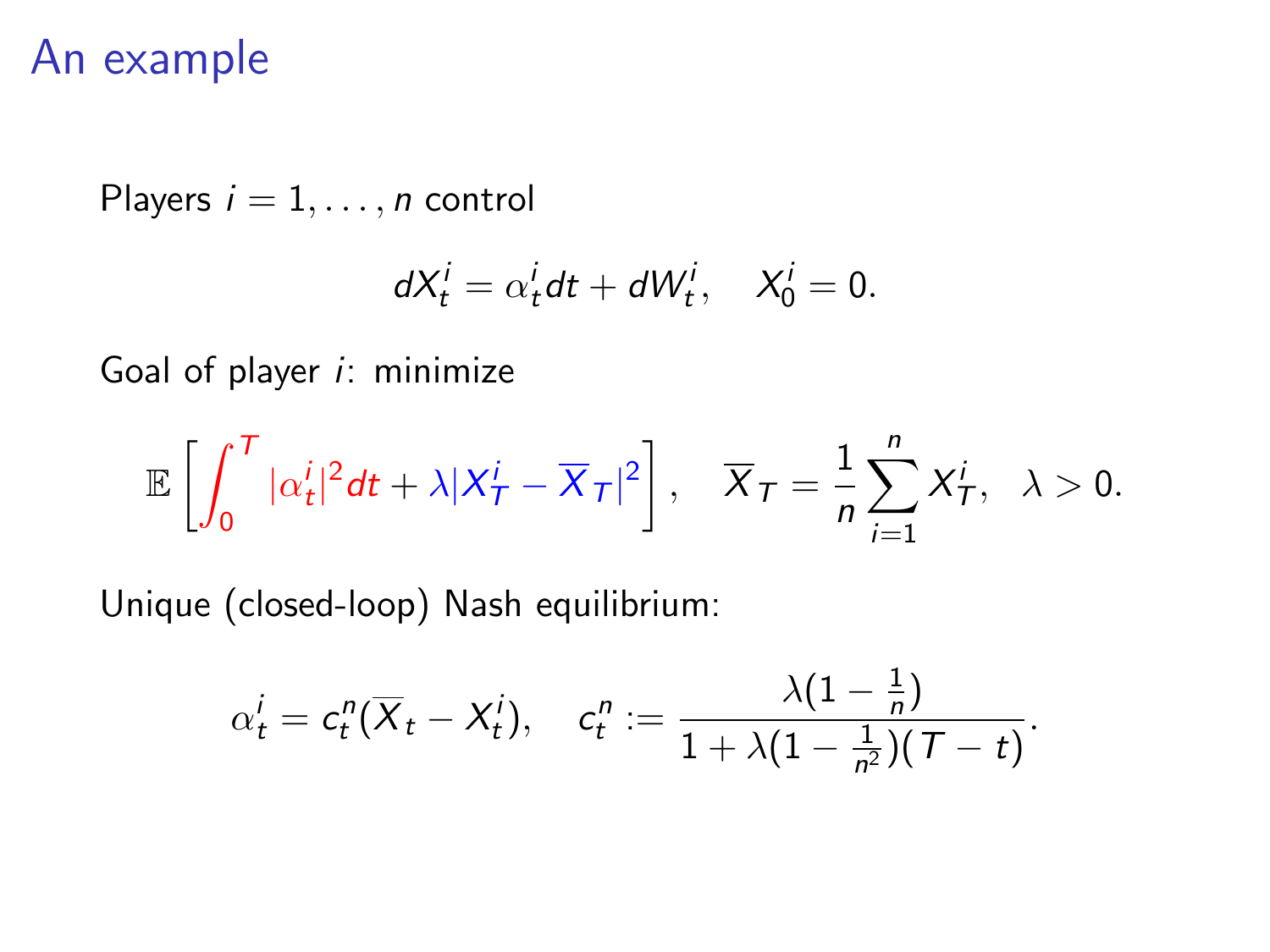Optimal state processes:

$$
dX_t^i = c_t^n(\overline{X}_t - X_t^i)dt + dW_t^i, \quad X_0^i = 0.
$$

Average over  $i = 1, \ldots, n$  to get

$$
\overline{X}_t = \frac{1}{n} \sum_{i=1}^n W_t^i \to 0 \quad \text{as } n \to \infty.
$$
 (\*)

$$
c_t^n = \frac{\lambda(1-\frac{1}{n})}{1+\lambda(1-\frac{1}{n^2})(T-t)} \to \frac{\lambda}{1+\lambda(T-t)} =: c_t^{\infty}.
$$
 (\*\*)

<span id="page-8-1"></span><span id="page-8-0"></span> $dX_t^i \approx -c_t^{\infty} X_t^i dt + dW_t^i.$ 

Convergence problem: Direct using [\(\\*\)](#page-8-0) and [\(\\*\\*\)](#page-8-1).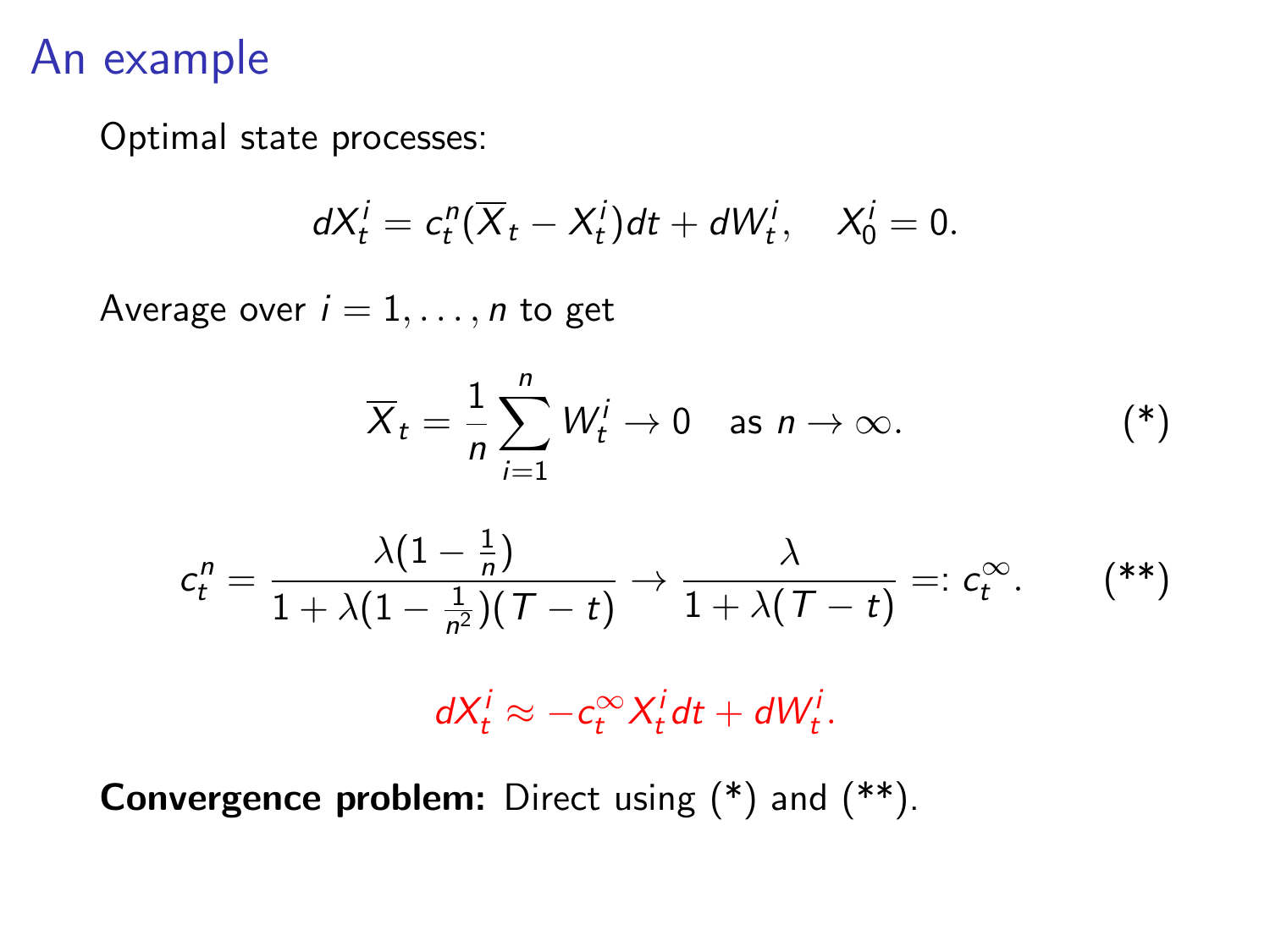Optimal state processes:

$$
dX_t^i = c_t^n (\overline{X}_t - X_t^i) dt + dW_t^i, \quad X_0^i = 0.
$$

Average over  $i = 1, \ldots, n$  to get

$$
\overline{X}_t = \frac{1}{n} \sum_{i=1}^n W_t^i \to 0 \quad \text{as } n \to \infty.
$$
 (\*)

$$
c_t^n = \frac{\lambda(1-\frac{1}{n})}{1+\lambda(1-\frac{1}{n^2})(T-t)} \to \frac{\lambda}{1+\lambda(T-t)} =: c_t^{\infty}.
$$
 (\*\*)

 $dX_t^i \approx -c_t^{\infty} X_t^i dt + dW_t^i$ .

**Constructing approximate equilibria:** Use  $\alpha_t^i = -c_t^{\infty} X_t^i$  for *n*-player game.  $(\leadsto X^i \text{ i.i.d.})$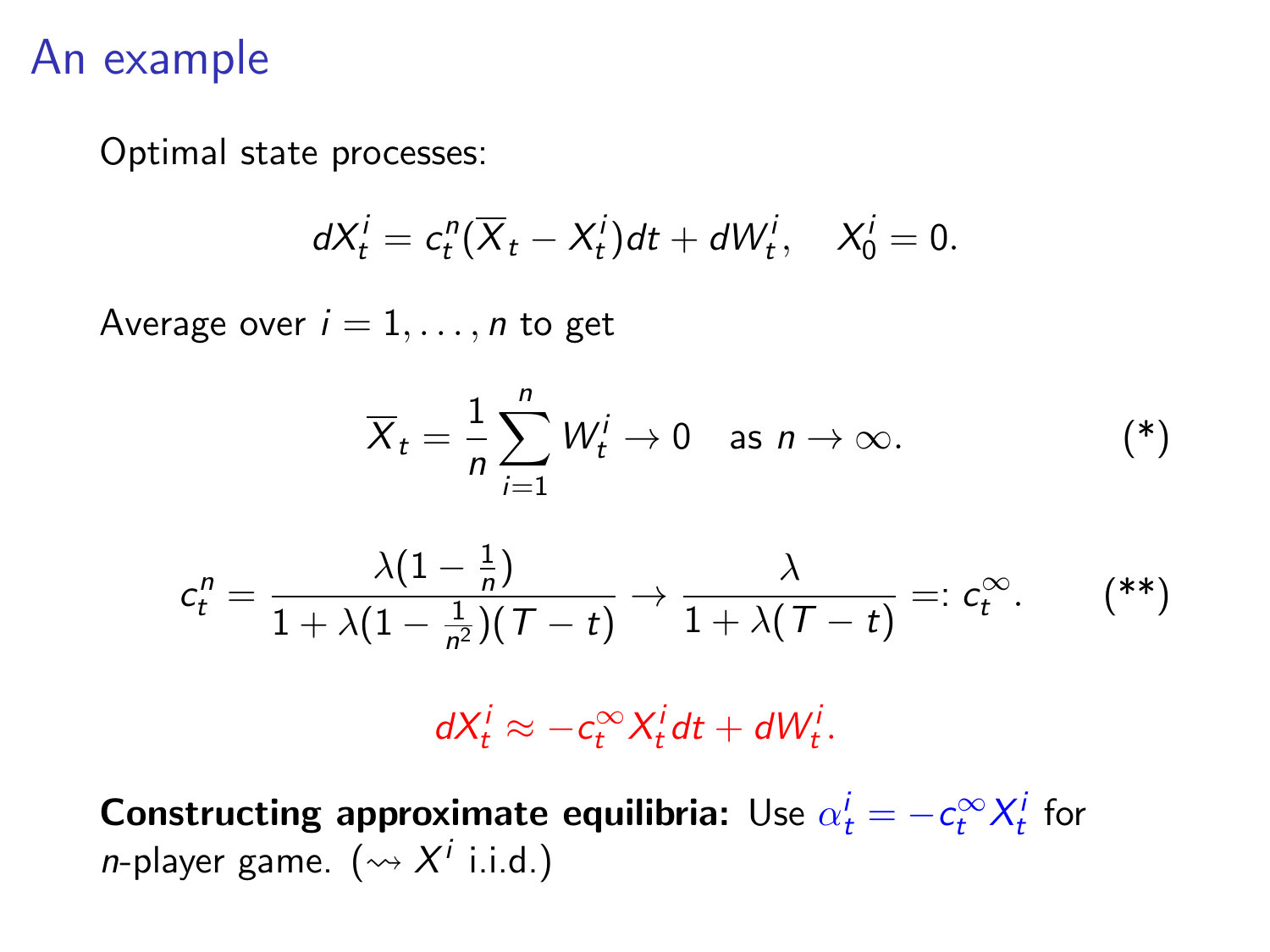Optimal state processes:

$$
dX_t^i = c_t^n (\overline{X}_t - X_t^i) dt + dW_t^i, \quad X_0^i = 0.
$$

Average over  $i = 1, \ldots, n$  to get

$$
\overline{X}_t = \frac{1}{n} \sum_{i=1}^n W_t^i \to 0 \quad \text{as } n \to \infty.
$$
 (\*)

$$
c_t^n = \frac{\lambda(1-\frac{1}{n})}{1+\lambda(1-\frac{1}{n^2})(T-t)} \to \frac{\lambda}{1+\lambda(T-t)} =: c_t^{\infty}.
$$
 (\*\*)

 $dX_t^i \approx -c_t^{\infty} X_t^i dt + dW_t^i$ .

Better construction of approximate equilibria: Use  $\alpha^i_t = c^\infty_t(\overline{X}_t - X^i_t)$  " $= \partial_x U(t, X^i_t, \mu^n_t)$ " (master equation)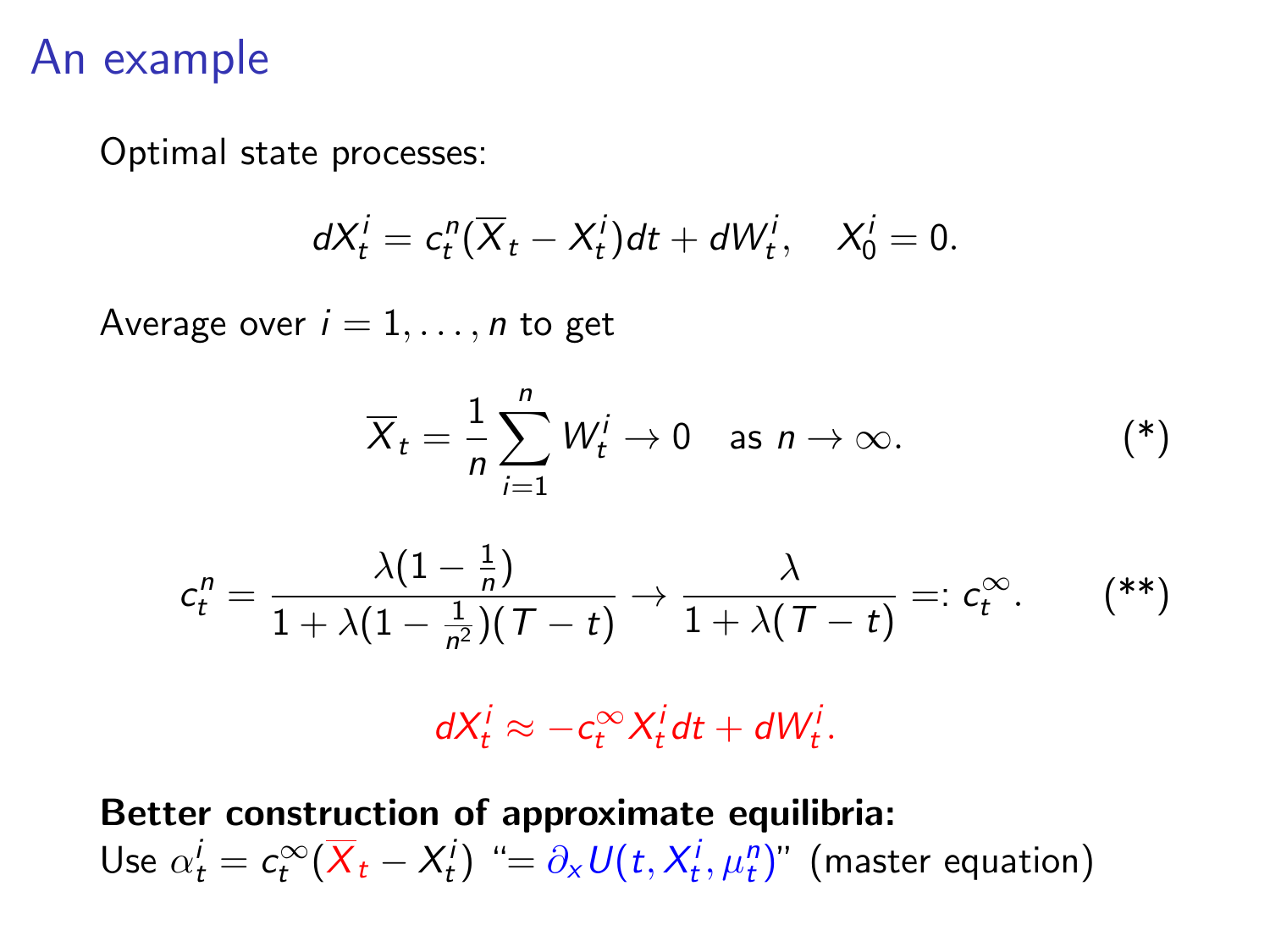# Warmup for general theory: Interacting diffusions

Suppose particles  $i = 1, \ldots, n$  interact through their empirical measure according to

$$
dX_t^i = b(X_t^i, \mu_t^n)dt + dW_t^i, \qquad \mu_t^n = \frac{1}{n}\sum_{k=1}^n \delta_{X_t^k},
$$

where  $W^1,\ldots,W^n$  are independent Brownian,  $(X_0^1,\ldots,X_0^n)$  i.i.d.

Under "nice" assumptions on *b*, we have  $\mu_t^n \to \mu_t$ , where  $\mu_t$  solves the McKean-Vlasov equation,

$$
dX_t = b(X_t, \mu_t)dt + dW_t, \qquad \mu_t = \text{Law}(X_t),
$$

or (nonlinear) Fokker-Planck equation

$$
\frac{d}{dt}\langle \mu_t, \varphi \rangle = \Big\langle \mu_t, b(\cdot, \mu_t) \cdot \nabla \varphi + \frac{1}{2} \Delta \varphi \Big\rangle, \quad \forall \varphi \in C_c^{\infty}.
$$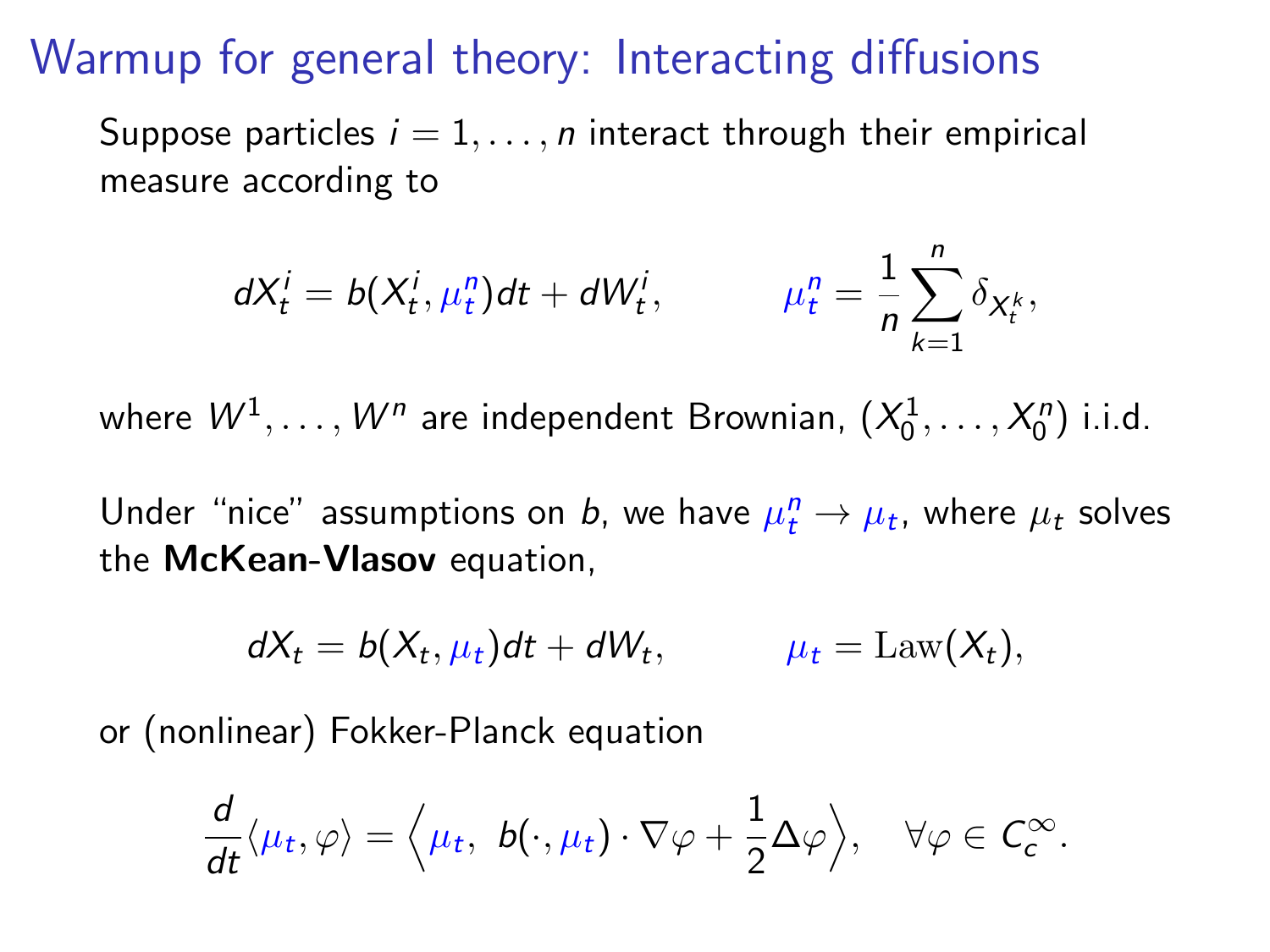### Convergence proof method  $#1$

Step 1: Pre-compactness/tightness of  $(\mu^n)$  in  $C([0, T]; \mathcal{P}(\mathbb{R}^d))$ .

Step 2: Characterize limit points. Let  $\varphi \in \mathcal{C}_c^\infty$ . Apply Itô's formula to  $\varphi(X^{i}_t)$ , then average over  $i=1,\ldots,n$  to get

$$
d\langle \mu_t^n, \varphi \rangle = \langle \mu_t^n, b(\cdot, \mu_t^n) \cdot \nabla \varphi + \frac{1}{2} \Delta \varphi \rangle dt + \frac{1}{n} \sum_{i=1}^n \nabla \varphi(X_t^i) \cdot dW_t^i.
$$

The red term is a martingale with quadratic variation  $O(1/n)$ . Hence, any limit  $\mu$  of  $(\mu^n)$  satisfies

$$
\frac{d}{dt}\langle \mu_t, \varphi \rangle = \langle \mu_t, b(\cdot, \mu_t) \cdot \nabla \varphi + \frac{1}{2} \Delta \varphi \rangle.
$$

Step 3: Prove uniqueness for this Fokker-Planck equation.

Even without uniqueness: limits of  $(\mu^n)$  concentrate on the set of McKean-Vlasov solutions.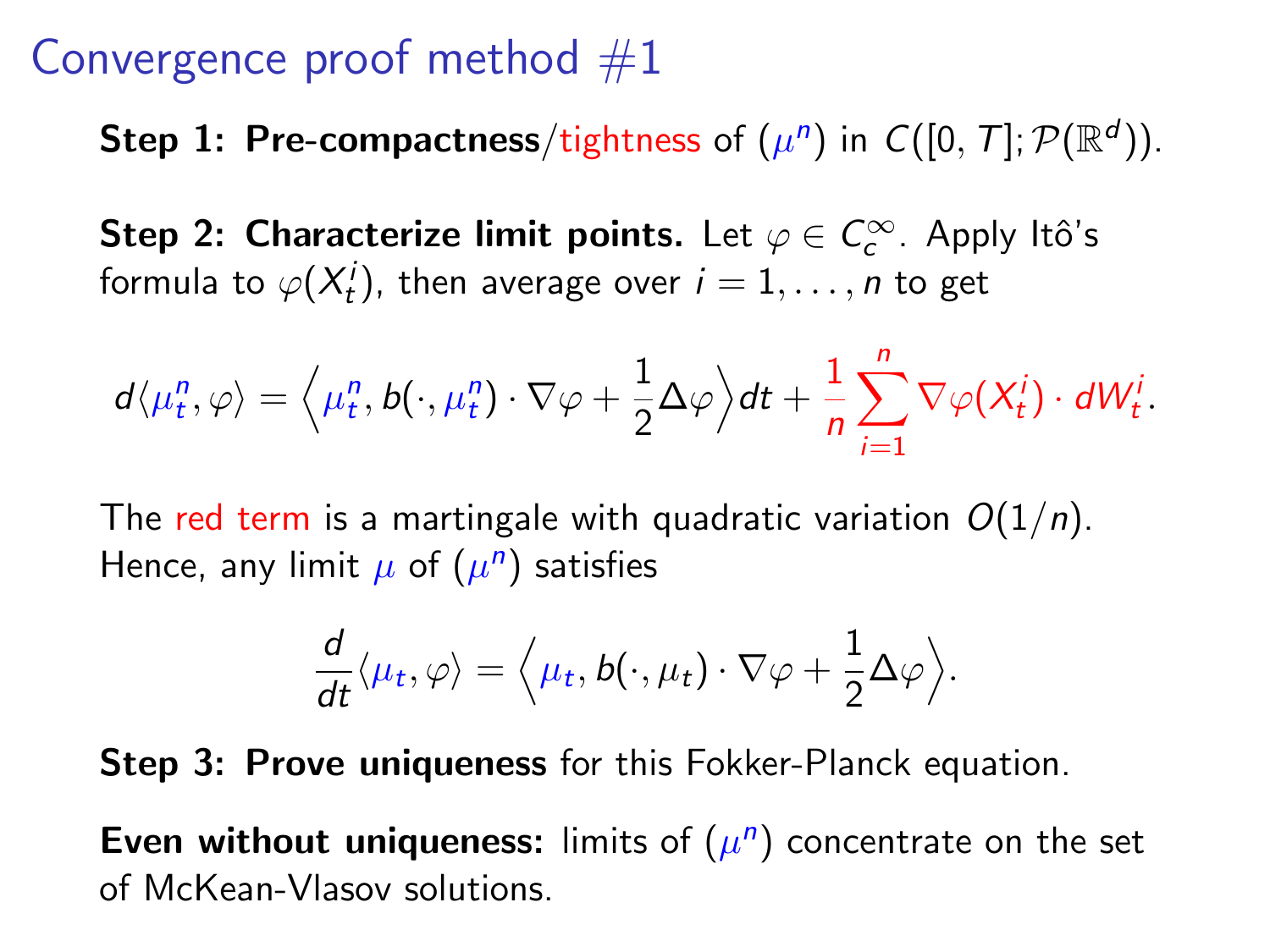# Convergence proof method  $#2$

**Step 1:** Show existence/uniqueness of McKean-Vlasov SDE:

$$
dX_t = b(X_t, \mu_t)dt + dW_t, \qquad \mu_t = \text{Law}(X_t),
$$

Construct i.i.d. driven by same Brownian motions as n-particle system:

$$
dY_t^i = b(Y_t^i, \mu_t)dt + dW_t^i, \quad Y_0^i = X_0^i, \quad \text{and} \quad Y_t^i = \mu_t.
$$

**Step 2:** Use this coupling to estimate  $\frac{1}{n} \sum_{i=1}^{n} |X_t^i - Y_t^i|$ . If b Lipschitz w.r.t. suitable (e.g., Wasserstein) metric, can show

$$
\lim_{n\to\infty}\mathbb{E}\left[\sup_{t\in[0,T]}|X_t^k-Y_t^k|^2\right]=0,\qquad\forall k.
$$

Note  $(X^1,\ldots,X^k)\rightarrow (Y^1,\ldots,Y^k)$  for fixed  $k$  as  $n\rightarrow\infty$ , so particles are asymptotically i.i.d.  $\rightarrow$  "propagation of chaos"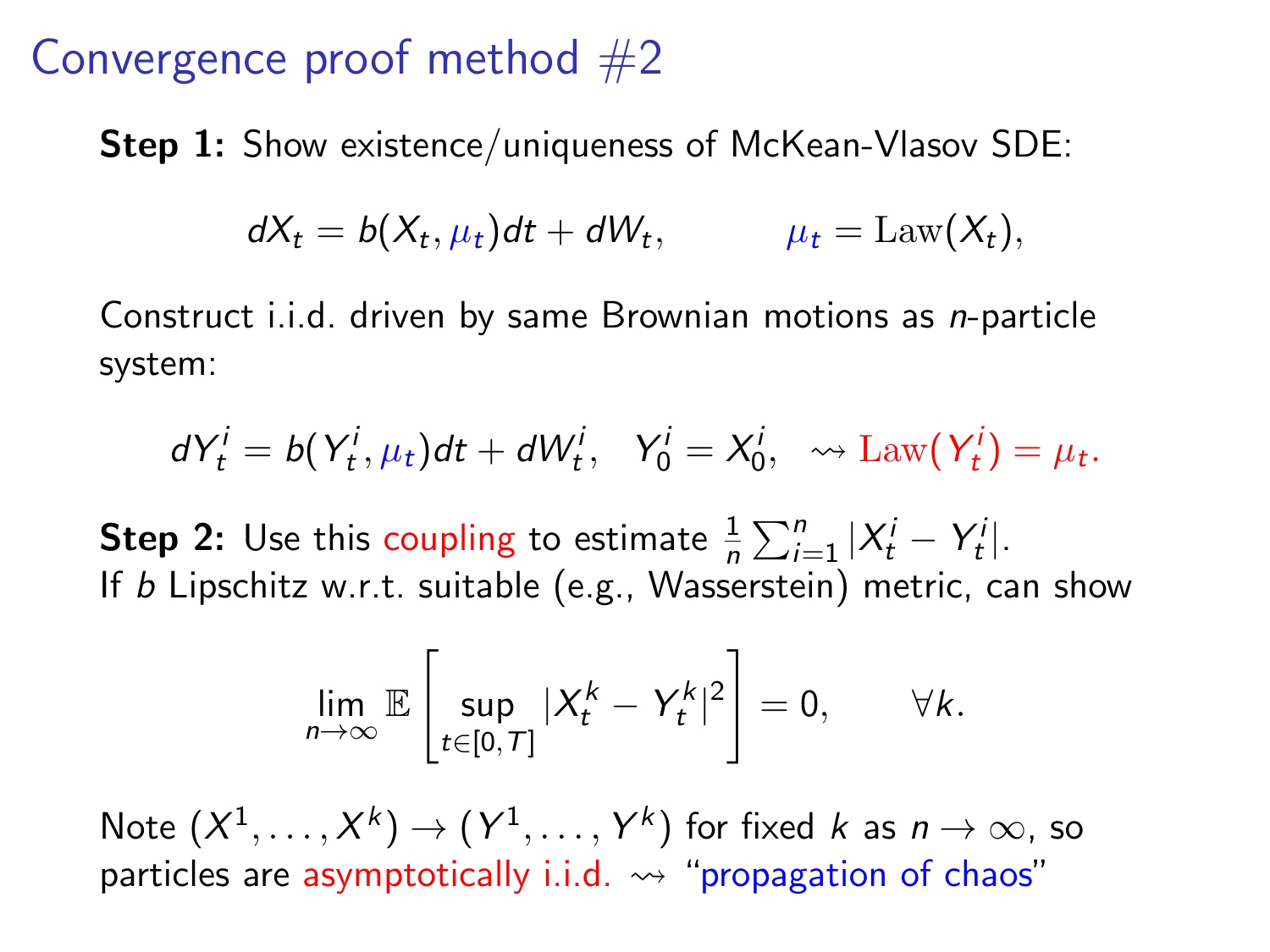# MFG recap

(Take  $f \equiv 0$  for simplicity.)

Representative player's state process:

$$
dX_t^{\alpha} = \alpha_t dt + dW_t, \qquad X_0 = \xi.
$$

► For fixed  $\mu = (\mu_t)_{t \in [0, T]} \in C([0, T]; \mathcal{P}(\mathbb{R}^d))$ , solve  $\alpha^* \in \operatorname*{argmax}_{\alpha} \mathbb{E}\left[g(X_T^{\alpha}, \mu_\mathcal{T})\right].$ 

let  $\mu_t^* = \text{Law}(X_t^{\alpha^*}).$ ► Say  $\mu$  is a mean field equilibrium (MFE) if  $\mu^* = \mu$ .

The equilibrium control is  $\alpha^*$ .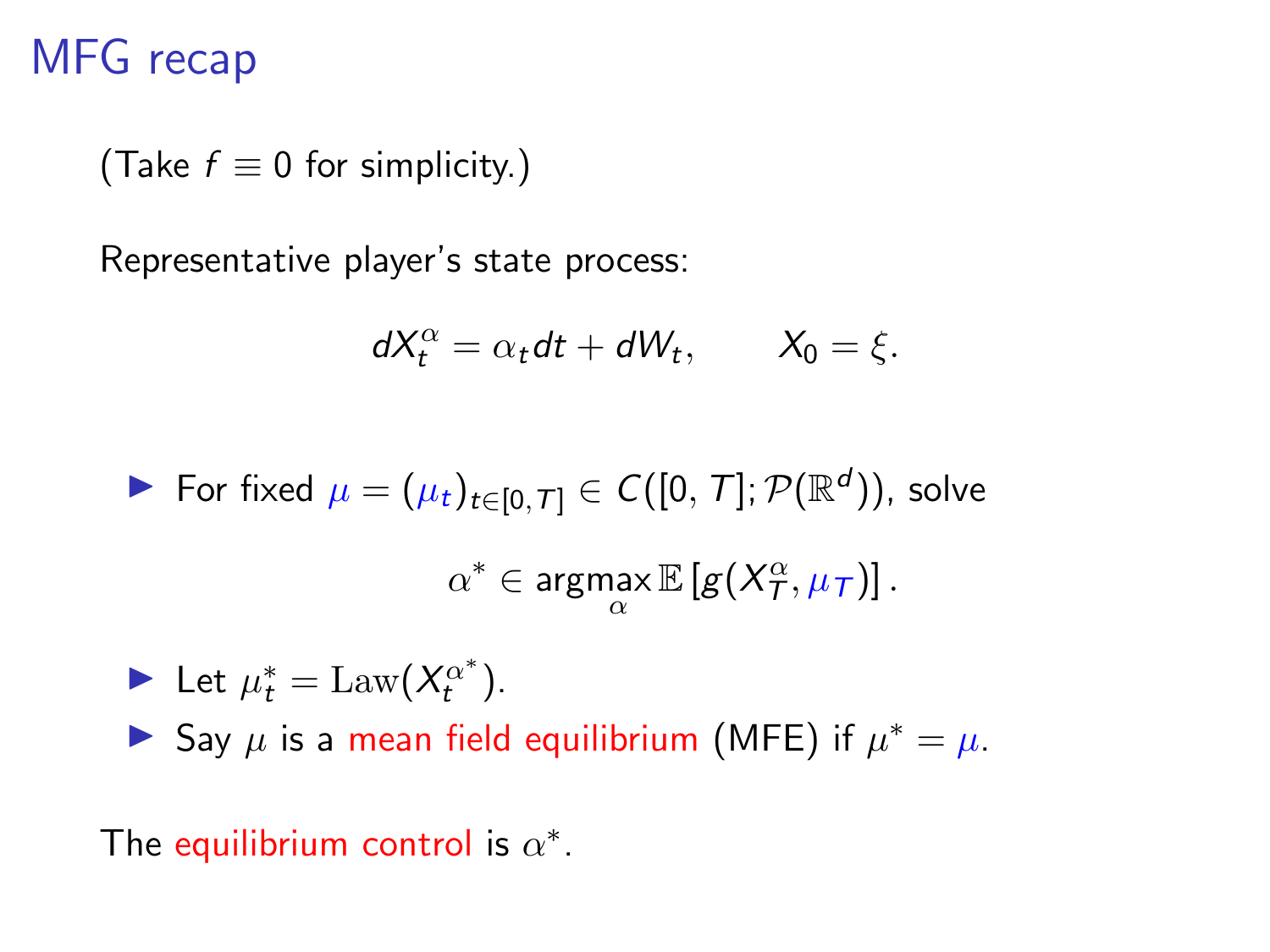#### Constructing approximate equilibria

Let  $\mu$  be a MFE with equilibrium control  $\alpha^* = \alpha^*(t, X_t)$ .

Tell each player  $i$  in  $n$ -player game to use control  $\alpha^*(t,X^i_t)$ , so state processes are

$$
dX_t^i = \alpha^*(t, X_t^i)dt + dW_t^i.
$$

These are i.i.d. with  $X_t^i \sim \mu_t$ , so empirical measure  $\mu_t^n = \frac{1}{n}$  $\frac{1}{n}\sum_{i=1}^n \delta_{X_t^i}$  converges to  $\mu_t$  by LLN. If player  $i$  alone switches to some  $\beta$ , then  $\mu_t^n$  does not change much, so

$$
J_l^n(\ldots, \alpha^*, \beta, \alpha^*, \ldots) = \mathbb{E}\left[g(X_T^{i,\beta}, \tilde{\mu}_T^n)\right] \approx \mathbb{E}\left[g(X_T^{\beta}, \mu_T)\right]
$$
  

$$
\leq \mathbb{E}\left[g(X_T^{\alpha^*}, \mu_T)\right] \approx \mathbb{E}\left[g(X_T^{i,\alpha^*}, \mu_T^n)\right]
$$
  

$$
= J_l^n(\ldots, \alpha^*, \alpha^*, \alpha^*, \ldots).
$$

 $\rightsquigarrow (\alpha^*, \dots, \alpha^*)$  is  $\epsilon_n$ -Nash with  $\epsilon_n \to 0$ .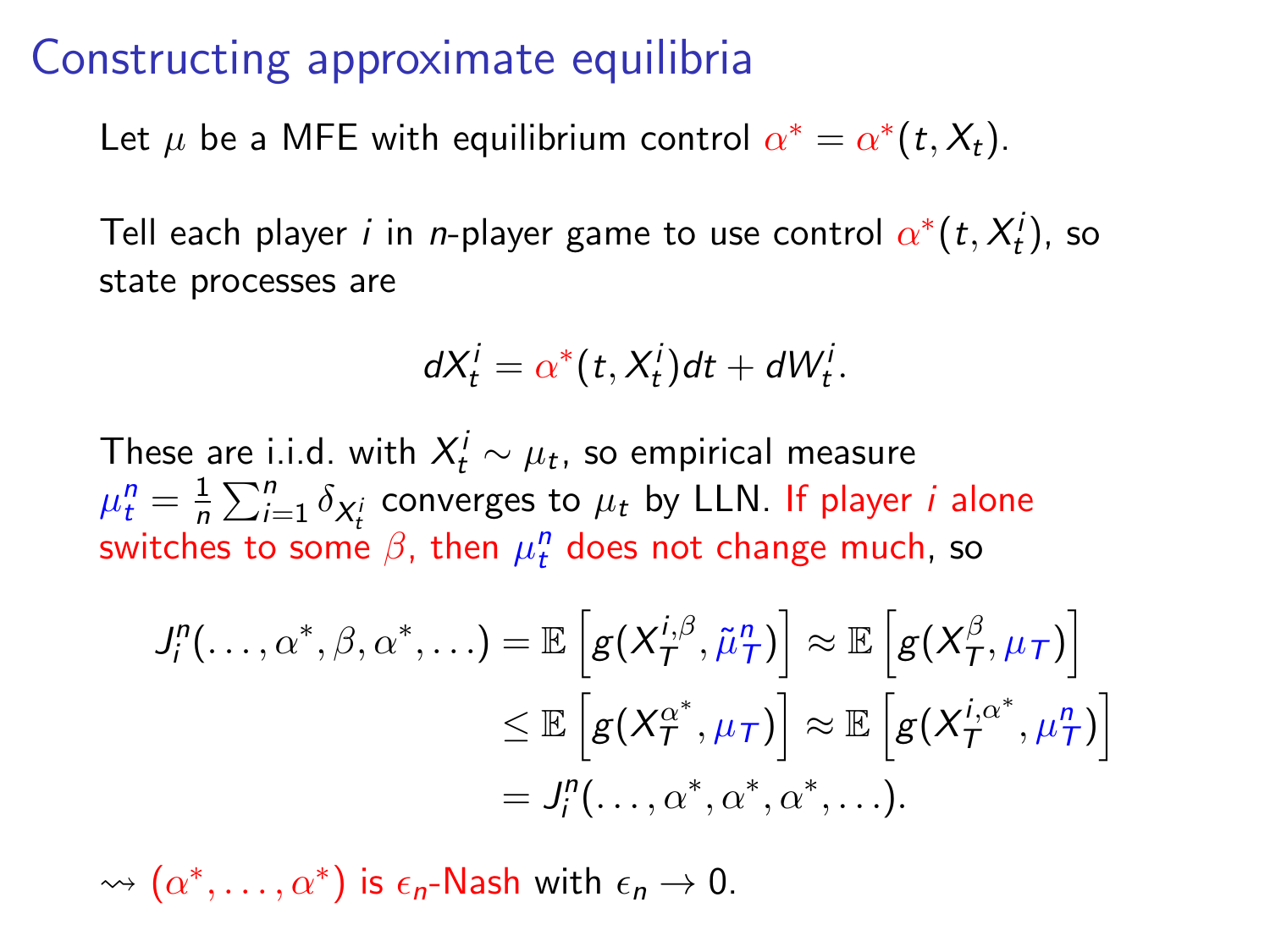# The convergence problem

Suppose for each n that  $(\alpha^{n,1},\ldots,\alpha^{n,n})$  is a Nash equilibrium.

$$
dX_t^{n,i} = \alpha_t^{n,i} dt + dW_t^i.
$$

The problem: Does  $\mu_t^n = \frac{1}{n}$  $\frac{1}{n}\sum_{i=1}^n \delta_{X^{n,i}_t}$  converge to a MFE?

#### Two main approaches (so far):

- 1. Compactness  $+$  characterize limit points
	- $\triangleright$  Works even when MFE is non-unique.
	- Focuses on limit of  $\mu^n$ .
- 2. Show n-player PDE system "converges" to master equation
	- $\blacktriangleright$  Quantiative, yields rates. See K. Ramanan's lecture.
	- $\blacktriangleright$  Focuses on limit of value functions.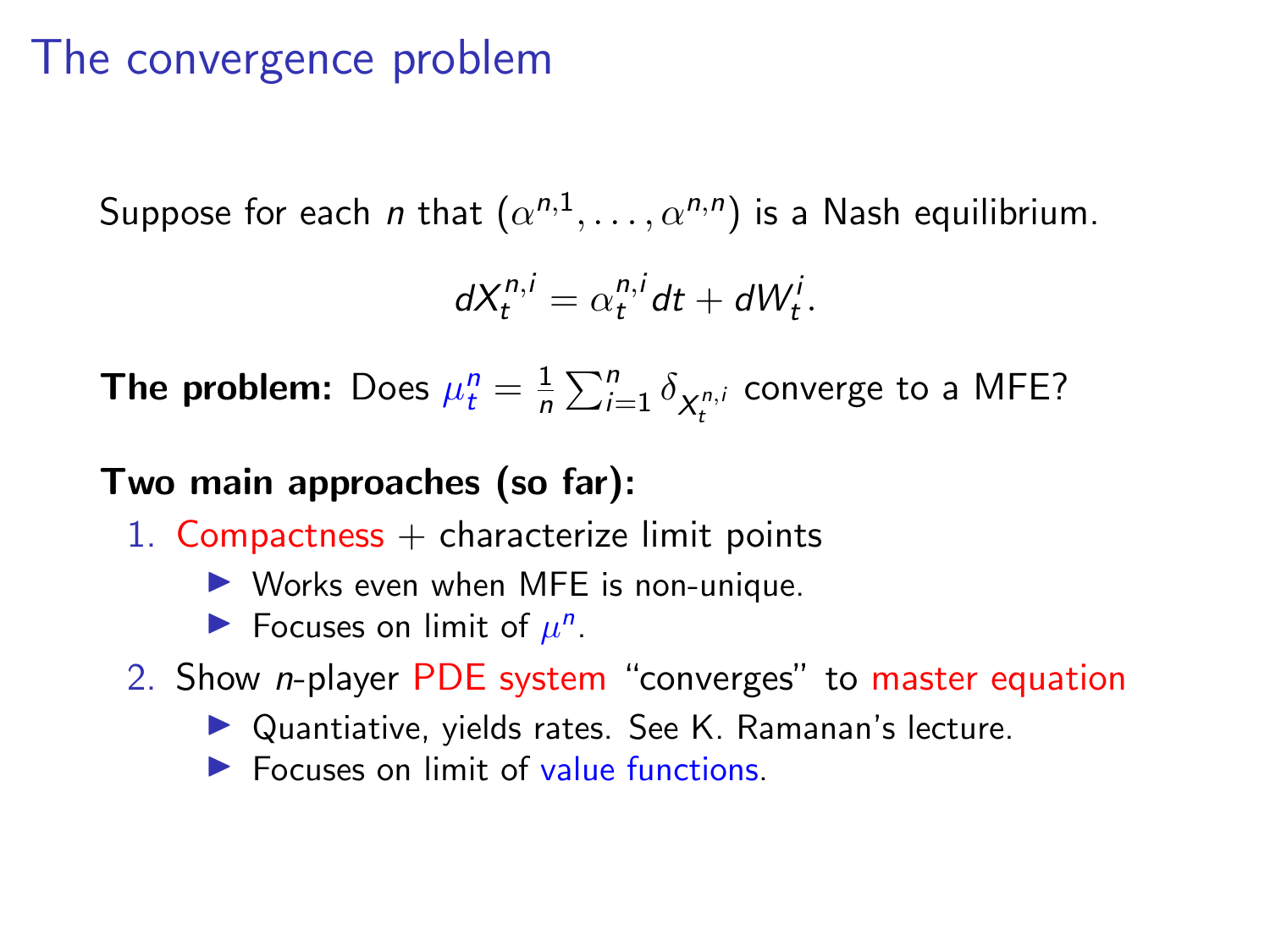Suppose for each  $n$  that  $(\alpha^{n,1},\ldots,\alpha^{n,n})$  is a Nash equilibrium.

$$
dX_t^{n,i} = \alpha_t^{n,i} dt + dW_t^i.
$$

The problem: Does  $\mu_t^n = \frac{1}{n}$  $\frac{1}{n}\sum_{i=1}^n \delta_{X^{n,i}_t}$  converge to a MFE?

#### Three main steps:

- 1. Show tightness (precompactness) of sequence  $(\text{Law}(\mu^n))$ , e.g. in  $\mathcal{P}(C([0, T]; \mathcal{P}(\mathbb{R}^d))$ .
- 2. Characterize dynamics of limit points, i.e., show limit measure flow "corresponds to"  $dX_t^{\alpha} = \alpha_t dt + dW_t$ , for some  $\alpha$ .
- 3. Check the MFG optimality property, i.e., show  $\mathbb{E}[g(X_T^{\alpha}, \mu_T)] \geq \mathbb{E}[g(X_T^{\beta}% )]^{\alpha}$  $\left[\frac{\beta}{T}, \mu_T\right]$  for all  $\beta$ .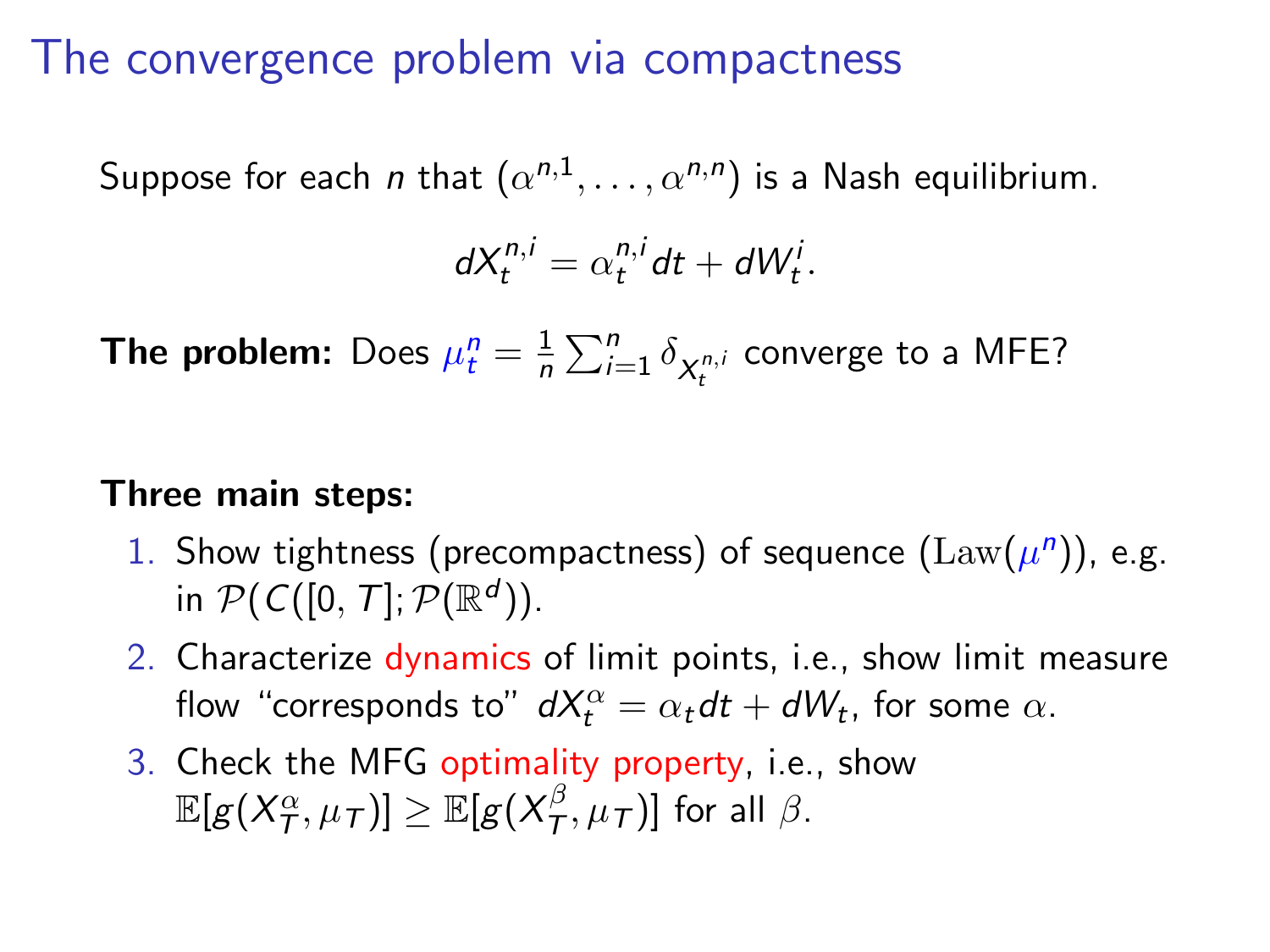Step 1: Tightness/precompactness requires some machinery but is straightforward, e.g., if:

- $\triangleright$  controls  $\alpha$  take values in a compact space A.
- Initial positions  $X_0^{n,i} = \xi^i$  are i.i.d.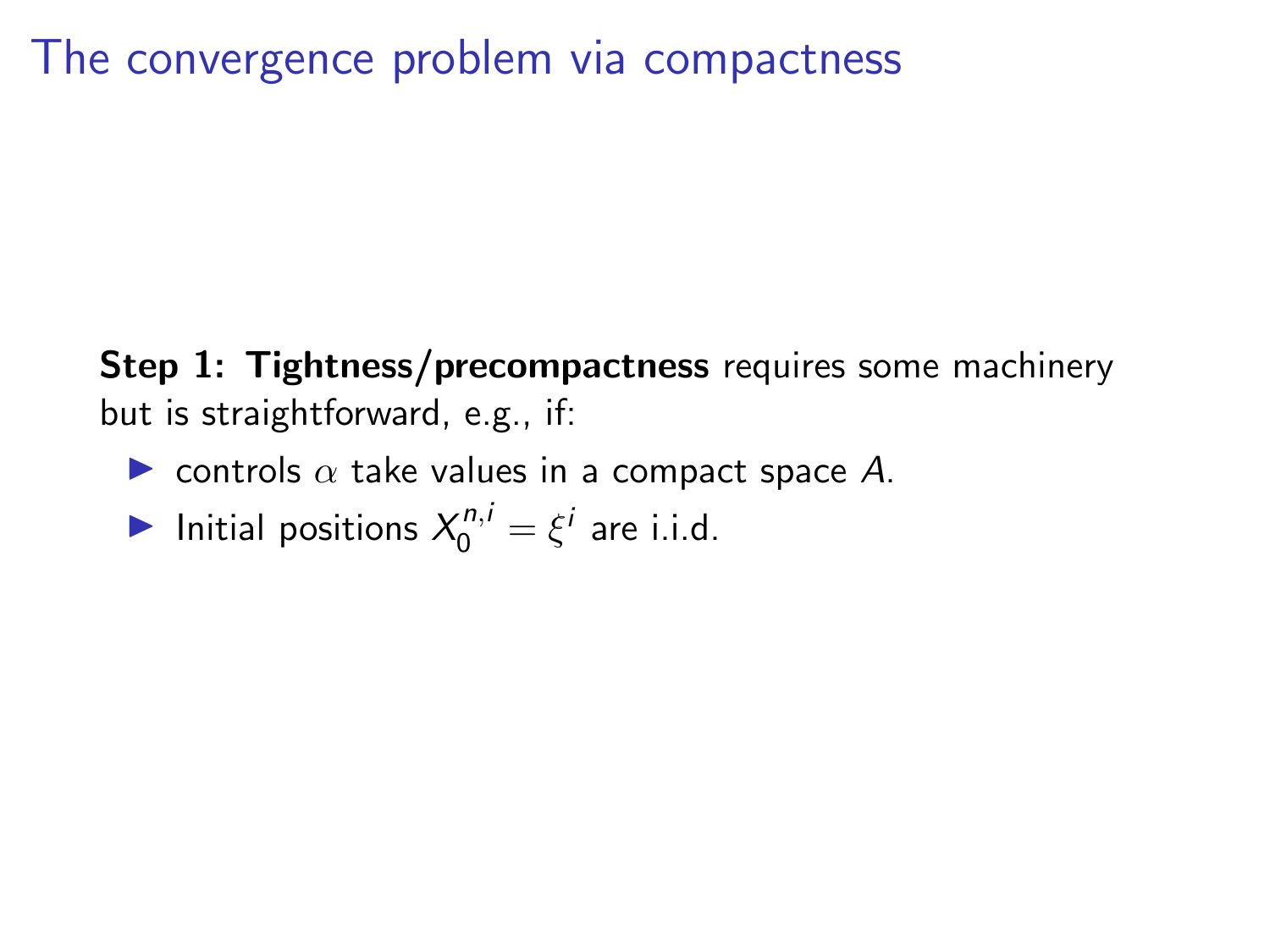# Step 2: Limiting dynamics of  $(\mu_t^n)_{t \in [0, \mathcal{T}]}$ .

A key issue is the lack of regularity of controls:  $(\alpha_t^{n,i})_{t\in[0,\mathcal{T}]}$  need not be continuous or even right-continuous!

#### A solution:

Bounded control set  $A \Rightarrow (\alpha^{n,i})_{n,i}$  uniformly bounded in  $L^2[0,T]$  $\Rightarrow$   $(\alpha^{n,i}_\cdot)_{n,i}$  tight as random elements of  $(L^2[0,\,T],\text{weak}).$ 

A more versatile approach uses relaxed controls, a.k.a. Young measures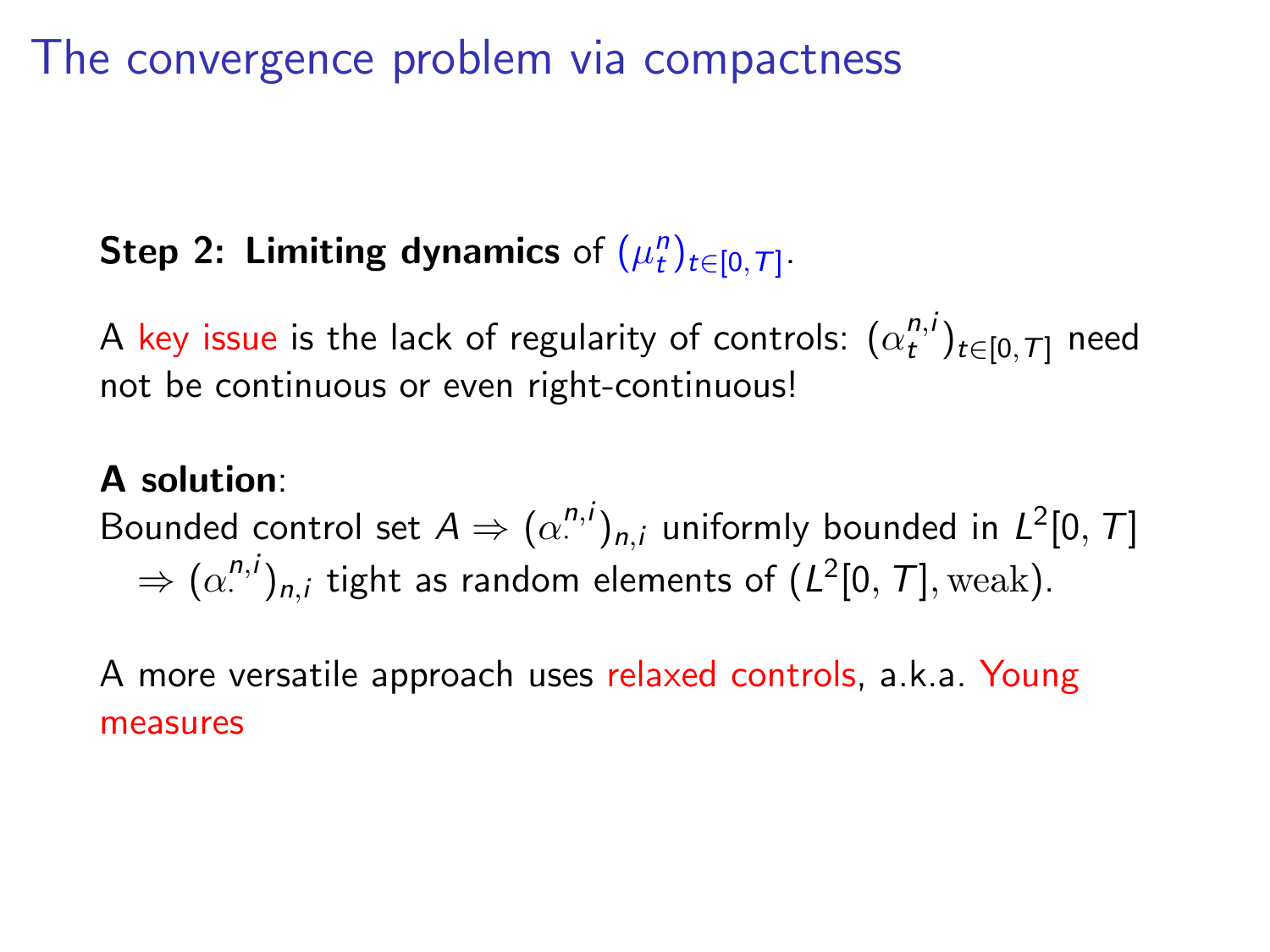**Step 3:** Optimality of limiting control  $\alpha$ .

**Recall:**  $dX_t^{\beta} = \beta_t dt + dW_t$ 

Goal: Show

$$
\mathbb{E}[g(X_T^{\alpha}, \mu_T)] \geq \mathbb{E}[g(X_T^{\beta}, \mu_T)], \quad \forall \beta.
$$

**Idea:** Let  $\beta$  be any alternative control, and "give it" to each player in *n*-player game, one at a time. Since  $(\alpha^{n,1},\ldots,\alpha^{n,n})$  is Nash,

$$
\mathbb{E}[g(X_T^{n,i}, \mu_T^n)] \geq \mathbb{E}[g(\widetilde{X}_T^{n,i}, \mu_T^{n,-i})], \quad \forall i=1,\ldots,n,
$$

where:

$$
\widetilde{X}^{n,i} = \text{player } i \text{'s state after switching to } \beta,
$$
  

$$
\mu^{n,-i} = \text{empirical measure after } i \text{ switches to } \beta.
$$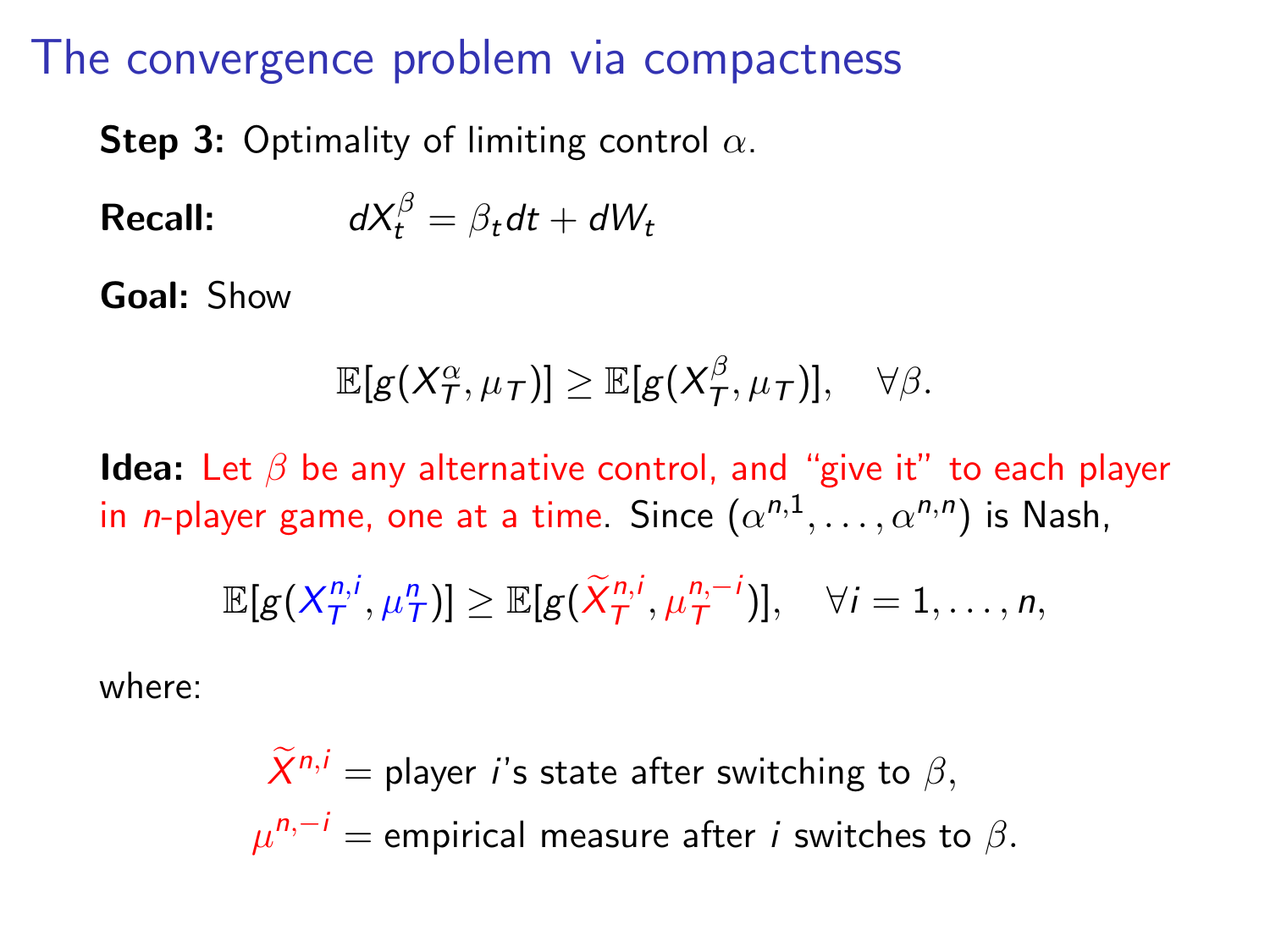Step 3 continued: Optimality of limiting control  $\alpha$ .

$$
\frac{1}{n}\sum_{i=1}^n \mathbb{E}[g(X_T^{n,i}, \mu_T^n)] \geq \frac{1}{n}\sum_{i=1}^n \mathbb{E}[g(\widetilde{X}_T^{n,i}, \mu_T^{n,-i})]
$$

Step 2 shows  $\mu^n \to \mu$ , so

$$
\frac{1}{n}\sum_{i=1}^n \mathbb{E}[g(X_T^{n,i}, \mu_T^n)] = \mathbb{E}[\langle \mu_T^n, g(\cdot, \mu_T^n) \rangle] \longrightarrow \mathbb{E}[\langle \mu_T, g(\cdot, \mu_T) \rangle] = \mathbb{E}[g(X_T^{\alpha}, \mu_T)].
$$

Remains to show

$$
\frac{1}{n}\sum_{i=1}^n \mathbb{E}[g(\widetilde{X}_T^{n,i}, \mu_T^{n,-i})] \to \mathbb{E}[g(X_T^{\beta}, \mu_T)].
$$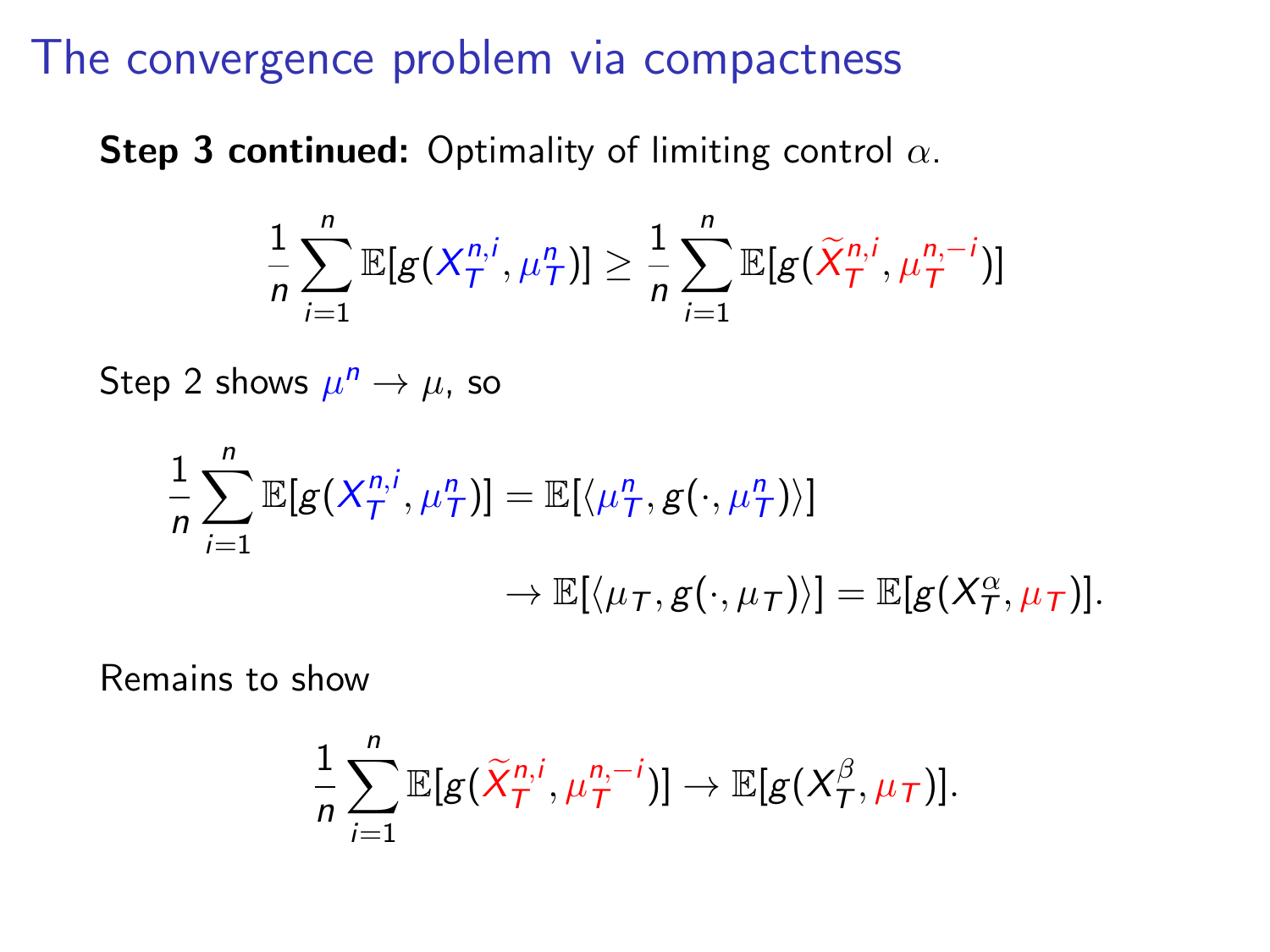Step 3 continued: Optimality of limiting control  $\alpha$ .

Remains to show

$$
\frac{1}{n}\sum_{i=1}^{n}\underbrace{\mathbb{E}[g(\widetilde{X}_{T}^{n,i},\mu_{T}^{n,-i})]}_{\text{player } i \text{ switches to }\beta} \to \mathbb{E}[g(X_{T}^{\beta},\mu_{T})], \quad \forall \beta.
$$
 (\*)

This is technical & challenging!

**The issue:** Need to show rigorously  $\mu_{\mathcal{T}}^{n,-i} \rightarrow \mu_{\mathcal{T}}$ , i.e., empirical measure limit is insensitive to one-player deviations.

- ▶ Open-loop case: Not hard, since player's deviation effects only  $X^{n,i}$ , not  $(X^{n,k})_{k \neq i}$ . E.g.  $\|\mu_t^n - \mu_t^{n,-i}\|_{\text{TV}} \leq 2/n$ .
- ▶ Closed-loop case: Players react to each other, so one player's deviation can effect entire system!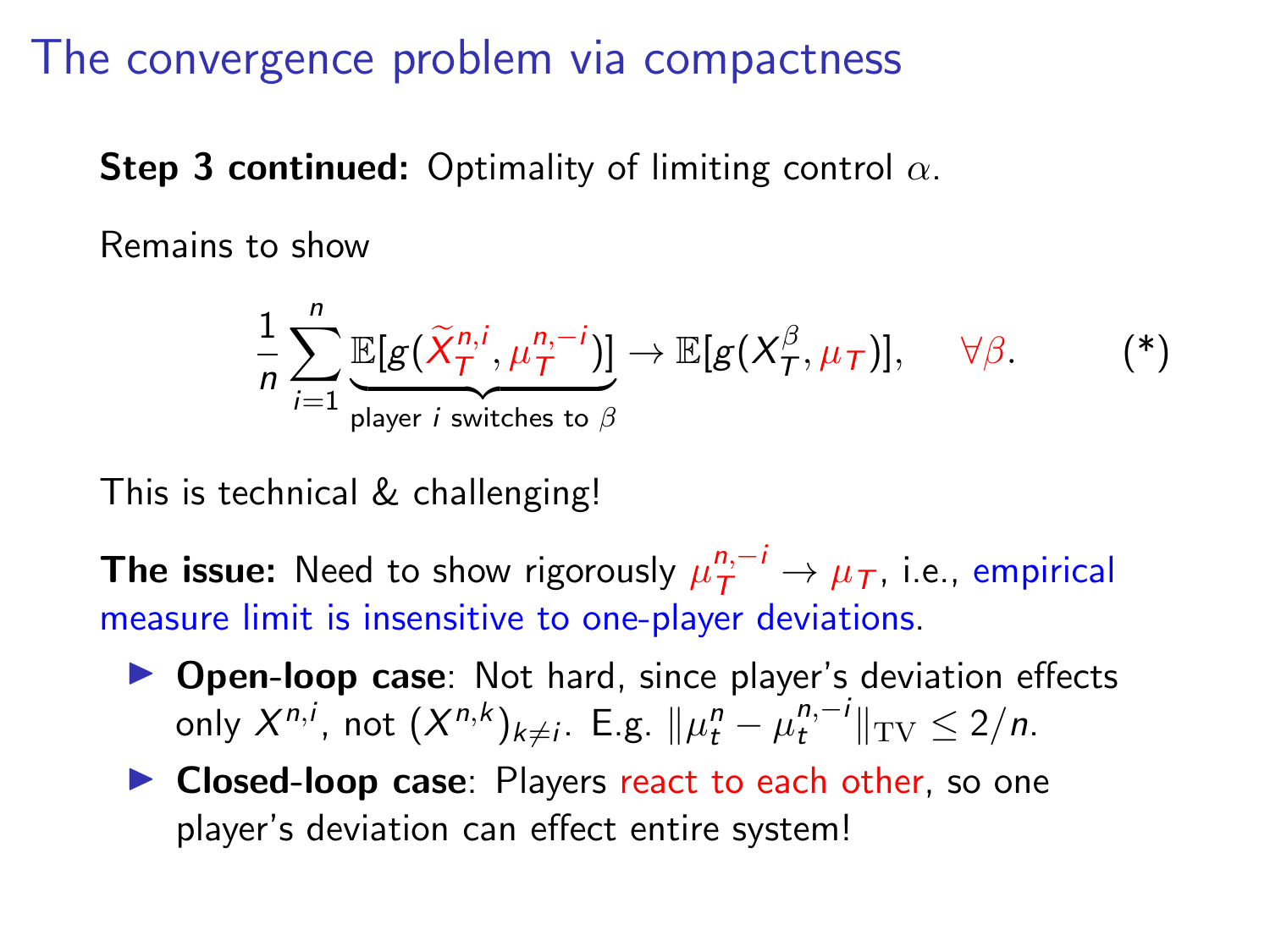### The convergence problem via PDEs

Consider n-player game where player i controls

$$
dX_t^i = \alpha_t^i dt + dW_t^i,
$$

by choosing  $\alpha^i_t \in \mathbb{R}^d$  to try to maximize

$$
\mathbb{E}\left[g(X_{\mathcal{T}}^i,\mu_{\mathcal{T}}^n)-\frac{1}{2}\int_0^{\mathcal{T}}|\alpha_t^i|^2dt\right].
$$

The value functions  $(v_i^n)_{i=1}^n$ ,  $v_i^n : [0, T] \times (\mathbb{R}^d)^n \to \mathbb{R}$ , satisfy

$$
0 = \partial_t v_i^n(t, \mathbf{x}) - \frac{1}{2} |\nabla_i v_i^n(t, \mathbf{x})|^2 + \frac{1}{2} \Delta v_i^n(t, \mathbf{x})
$$
  
+ 
$$
\sum_{k=1}^n \nabla_k v_i^n(t, \mathbf{x}) \cdot \nabla_k v_k^n(t, \mathbf{x}), \qquad v_i^n(t, \mathbf{x}) = g(x_i, m_x^n),
$$
  

$$
\mathbf{x} = (x_1, \ldots, x_n) \in (\mathbb{R}^d)^n, \qquad m_x^n = \frac{1}{2} \sum_{k=1}^n \delta_{\mathbf{x}}.
$$

$$
\mathbf{x}=(x_1,\ldots,x_n)\in (\mathbb{R}^d)^n, \qquad m_\mathbf{x}^n=\frac{1}{n}\sum_{i=1}\delta_{x_i}.
$$

Control of player k is  $\alpha_t^k = \nabla_k v_k^n(t, \boldsymbol{X_t})$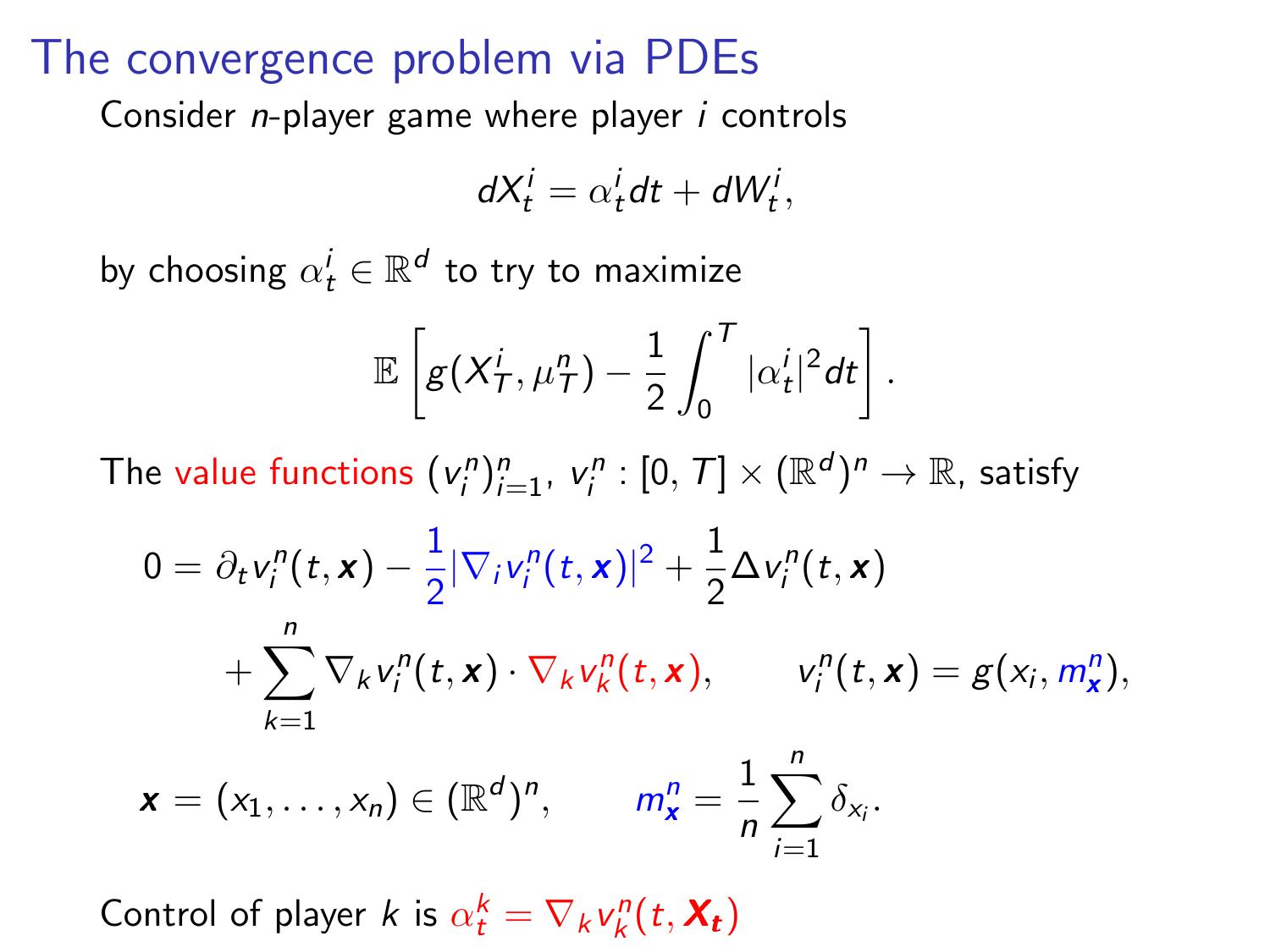#### The convergence problem via PDEs: heuristics

Symmetry  $($  + uniqueness $) \Rightarrow v_i^n(t, x) = V_n(t, x_i, m_x^n)$  for some  $V_n : [0, T] \times \mathbb{R}^d \times \mathcal{P}(\mathbb{R}^d) \rightarrow \mathbb{R}$ , assumed smooth.

Differentiation rules ⇒

$$
\nabla_k v_i^n(t, x) = \frac{1}{n} D_m V_n(t, x_i, m_x^n, x_k) + \delta_{ik} \nabla_x V_n(t, x_i, m_x^n)
$$
  

$$
\Delta_k v_i^n(t, x) = \frac{1}{n} \text{div}_v D_m V_n(t, x_i, x, x_k) + \delta_{ik} \Delta_x V_n(t, x_i, m_x^n) + O(1/n)
$$

PDE system becomes "almost" the master equation:

$$
O(1/n) = \partial_t V_n(t, x_i, m_x^n) - \frac{1}{2} |\nabla_x V_n(t, x_i, m_x^n)|^2 + \frac{1}{2} \Delta_x V_n(t, x_i, m_x^n) + \frac{1}{n} \sum_{k=1}^n \text{div}_v D_m V_n(t, x_i, m_x^n, x_k) + \frac{1}{n} \sum_{k=1}^n D_m V_n(t, x_i, m_x^n, x_k) \cdot \nabla_x V_n(t, x_k, m_x^n)
$$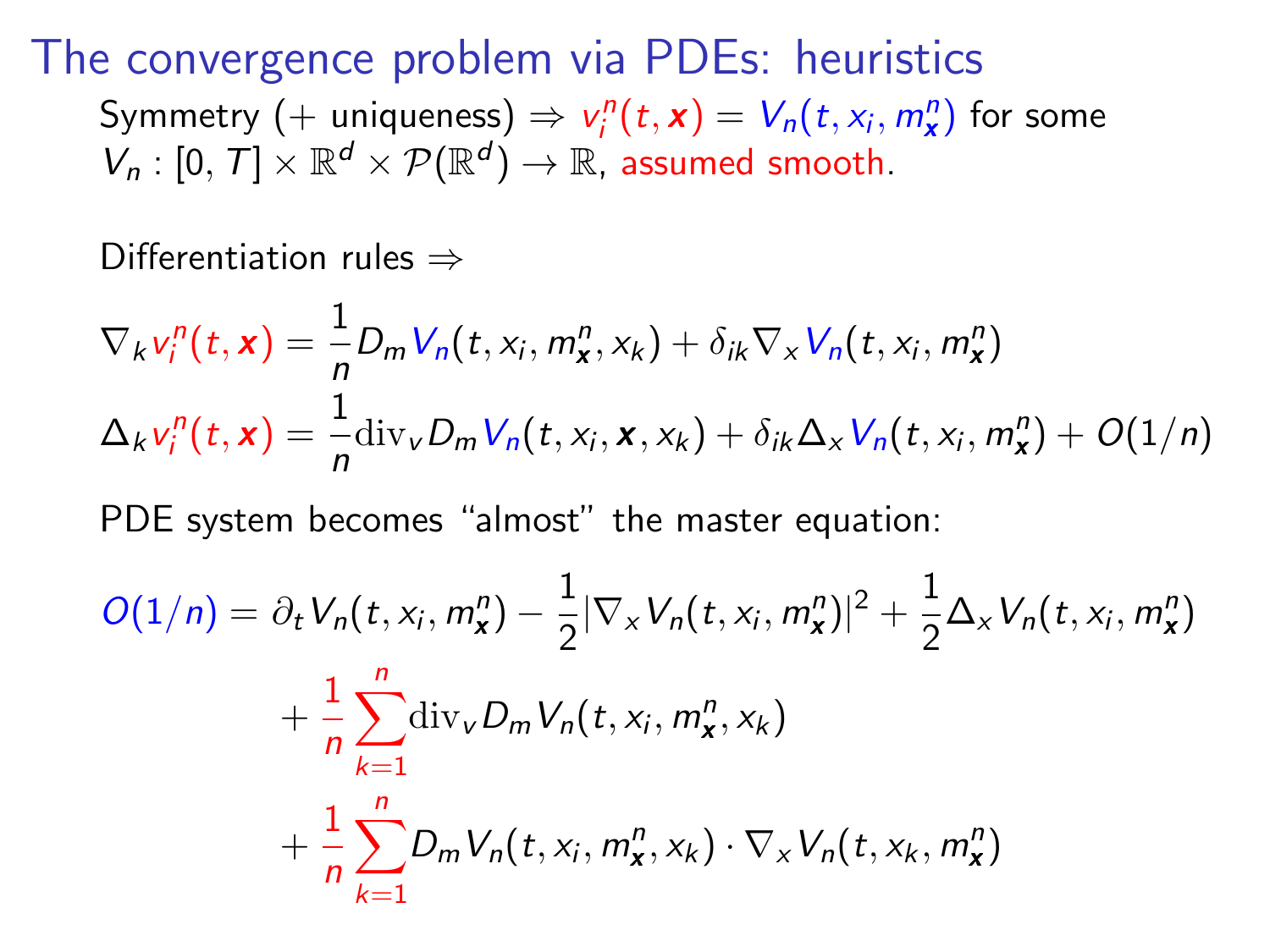## The convergence problem via PDEs: heuristics

Averages rewrite as integrals w.r.t. empirical measure:

$$
O(1/n) = \partial_t V_n(t, x_i, m_x^n) - \frac{1}{2} |\nabla_x V_n(t, x_i, m_x^n)|^2 + \frac{1}{2} \Delta_x V_n(t, x_i, m_x^n)
$$

$$
+ \int_{\mathbb{R}^d} \text{div}_V D_m V_n(t, x_i, m_x^n, v) m_x^n(dv)
$$

$$
+ \int_{\mathbb{R}^d} D_m V_n(t, x_i, m_x^n, v) \cdot \nabla_x V_n(t, v, m_x^n) m_x^n(dv)
$$

Replace  $x_i \to x$  and  $m_x^n \to m$  to get master equation:

$$
O(1/n) = \partial_t V_n(t, x, m) - \frac{1}{2} |\nabla_x V_n(t, x, m)|^2 + \frac{1}{2} \Delta_x V_n(t, x, m)
$$

$$
+ \int_{\mathbb{R}^d} \text{div}_V D_m V_n(t, x, m, v) m(dv)
$$

$$
+ \int_{\mathbb{R}^d} D_m V_n(t, x, m, v) \cdot \nabla_x V_n(t, v, m) m(dv).
$$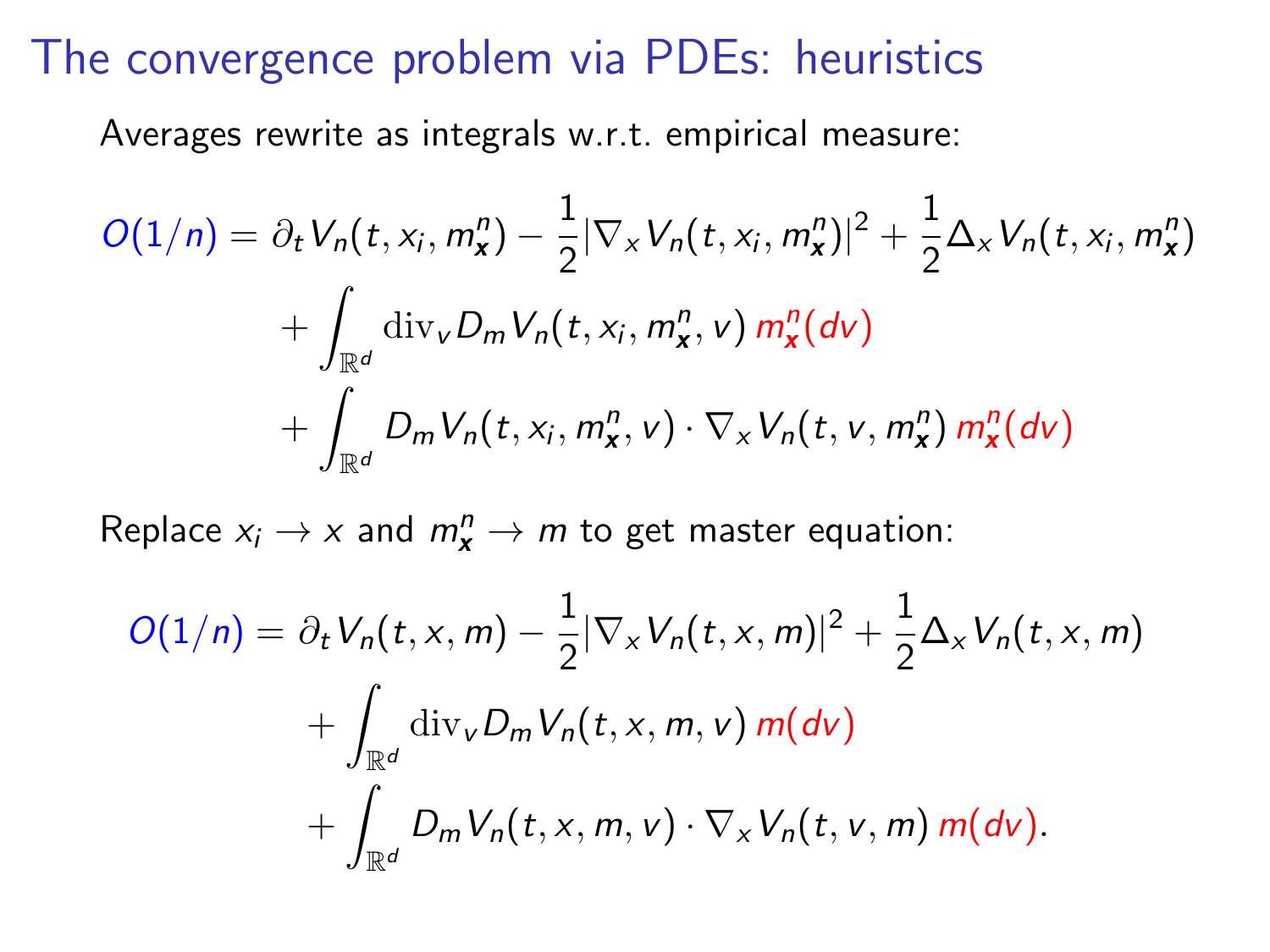The convergence problem via PDEs

The master equation:

$$
0 = \partial_t U(t, x, m) - \frac{1}{2} |\nabla_x U(t, x, m)|^2 + \frac{1}{2} \Delta_x U(t, x, m)
$$

$$
+ \int_{\mathbb{R}^d} \text{div}_v D_m U(t, x, m, v) m(dv)
$$

$$
+ \int_{\mathbb{R}^d} D_m U(t, x, m, v) \cdot \nabla_x U(t, v, m) m(dv),
$$

$$
U(T, x, m) = g(x, m).
$$

Proper argument: Show existence/uniqueness of classical solution U of master equation. Define  $u_i^n(t, x) := U(t, x_i, m_x^n)$ .

**Show:**  $(u_i^n)_{i=1}^n$  nearly solves *n*-player Nash PDE system, via same idea as before.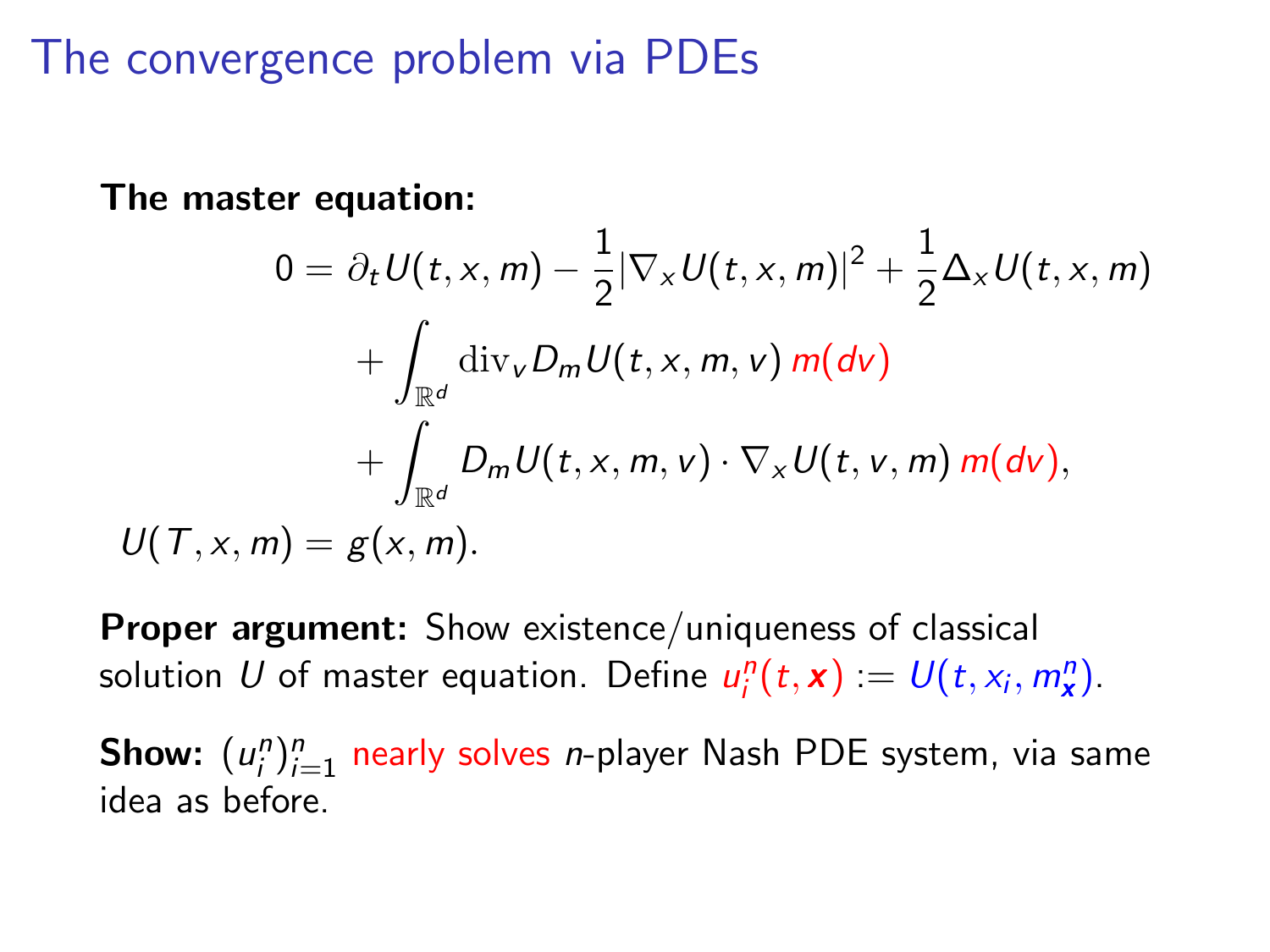### The convergence problem via PDEs

Proper argument: Show existence/uniqueness of classical solution U of master equation. Define  $u_i^n(t, x) := U(t, x_i, m_x^n)$ .

**Show:**  $(u_i^n)_{i=1}^n$  nearly solves *n*-player Nash PDE system. Derive estimates on  $|u_i^n - v_i^n|$  and  $|\nabla_i u_i^n - \nabla_i v_i^n|$ .

Equilibrium states, n-player game:

 $dX_t^i = \nabla_i v_i^n(t, \mathbf{X}_t) dt + dW_t^i$ ,  $X_0^i$  i.i.d.

Auxiliary n-particle system (McKean-Vlasov):

$$
d\overline{X}^i_t = \nabla_x U(t, \overline{X}^i_t, m^n_{\overline{X}_t}) dt + dW^i_t, \quad X^i_0 = \overline{X}^i_0.
$$

(1) Estimates on  $|\nabla_i u_i^n - \nabla_i v_i^n| \Rightarrow X^i \approx \overline{X}^i$ (2) Propagation of chaos  $\Rightarrow m_{\overline{X}_t}^n \rightarrow \mu_t$ , unique solution of  $dY_t = \nabla_X U(t, Y_t, \mu_t)dt + dW_t, \quad \mu_t = \text{Law}(Y_t).$ 

(3) (1) and (2)  $\Rightarrow$   $m_{\mathbf{X}_{t}}^{n} \rightarrow \mu_{t}$